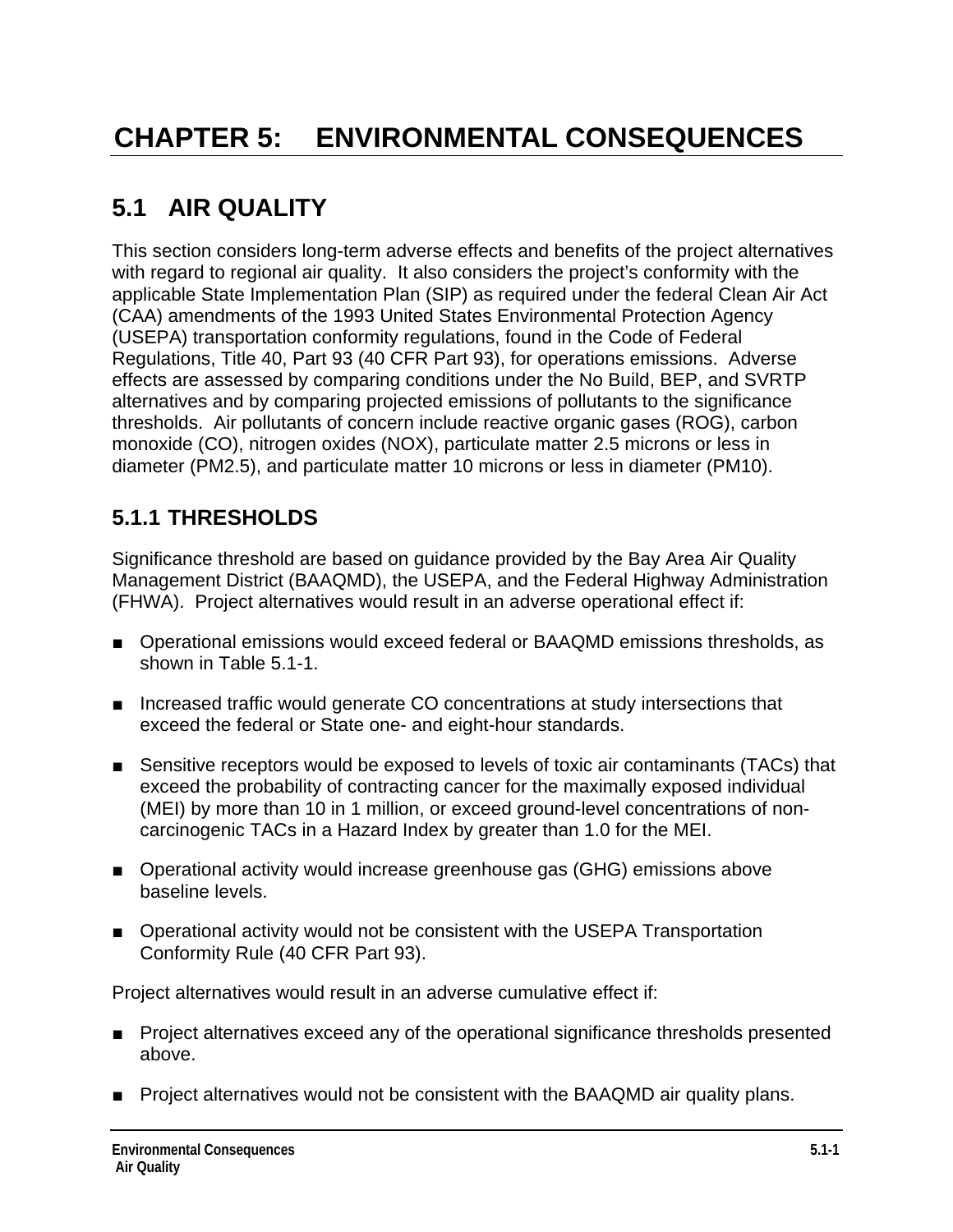| <b>Criteria Pollutant</b>    | <b>Federal</b><br><b>Tons per Year</b> | <b>BAAQMD</b><br><b>Pounds per Day</b> | <b>BAAQMD Tons</b><br>per Year |
|------------------------------|----------------------------------------|----------------------------------------|--------------------------------|
| Reactive Organic Gases (ROG) | 50                                     | 80                                     | 15                             |
| Nitrogen Oxides (NOX)        | 100                                    | 80                                     | 15                             |
| Carbon Monoxide (CO)         | 100                                    |                                        |                                |
| Particulate Matter (PM2.5)   | 100                                    | --                                     |                                |
| Particulate Matter (PM10)    | 100                                    | 80                                     | 15                             |

**Table 5.1-1: Operational Emission Thresholds** 

Source: United States Code of Federal Regulations, Section 40, Part 93, and BAAQMD, BAAQMD CEQA Guidelines: Assessing the Air Quality Impacts of Projects and Plans, December 1999.

# **5.1.2 IMPACT DISCUSSION**

Regional operational emissions were estimated by multiplying the SVRTC automobile and bus vehicle miles traveled (VMT) by emission factors obtained from EMFAC2007 and the California Air Resources Board (CARB).

#### **Operational Emissions**

Based on the operational emission estimates, the No Build Alternative would have no adverse air quality operational effect, the BEP Alternative would not result in an adverse air quality operational effect, and the SVRTP Alternative would have a beneficial air quality operational effect.

#### **No Build Alternative**

The No Build Alternative consists of the existing transit and roadway networks and planned and programmed improvements in the SVRTC. Therefore, the No Build Alternative would include physical changes typically associated with transit and highway improvements and their related air quality effects that would be addressed in separate environmental documents. In addition, projects planned under the No Build Alternative would undergo separate environmental review to determine global warming effects to air quality.

#### **BEP Alternative**

As shown in Table 5.1-2, the BEP Alternative would result in less tons per year and grams per day of ROG, CO, PM2.5, and PM10 than the No Build Alternative. The BEP Alternative would result in more tons per year and grams per day of NOX than the No Build Alternative. However, the increase in NOX emissions would be less than the federal and BAAQMD significance thresholds. As such, the BEP Alternative would not result in an adverse air quality operational effect and no mitigation is required.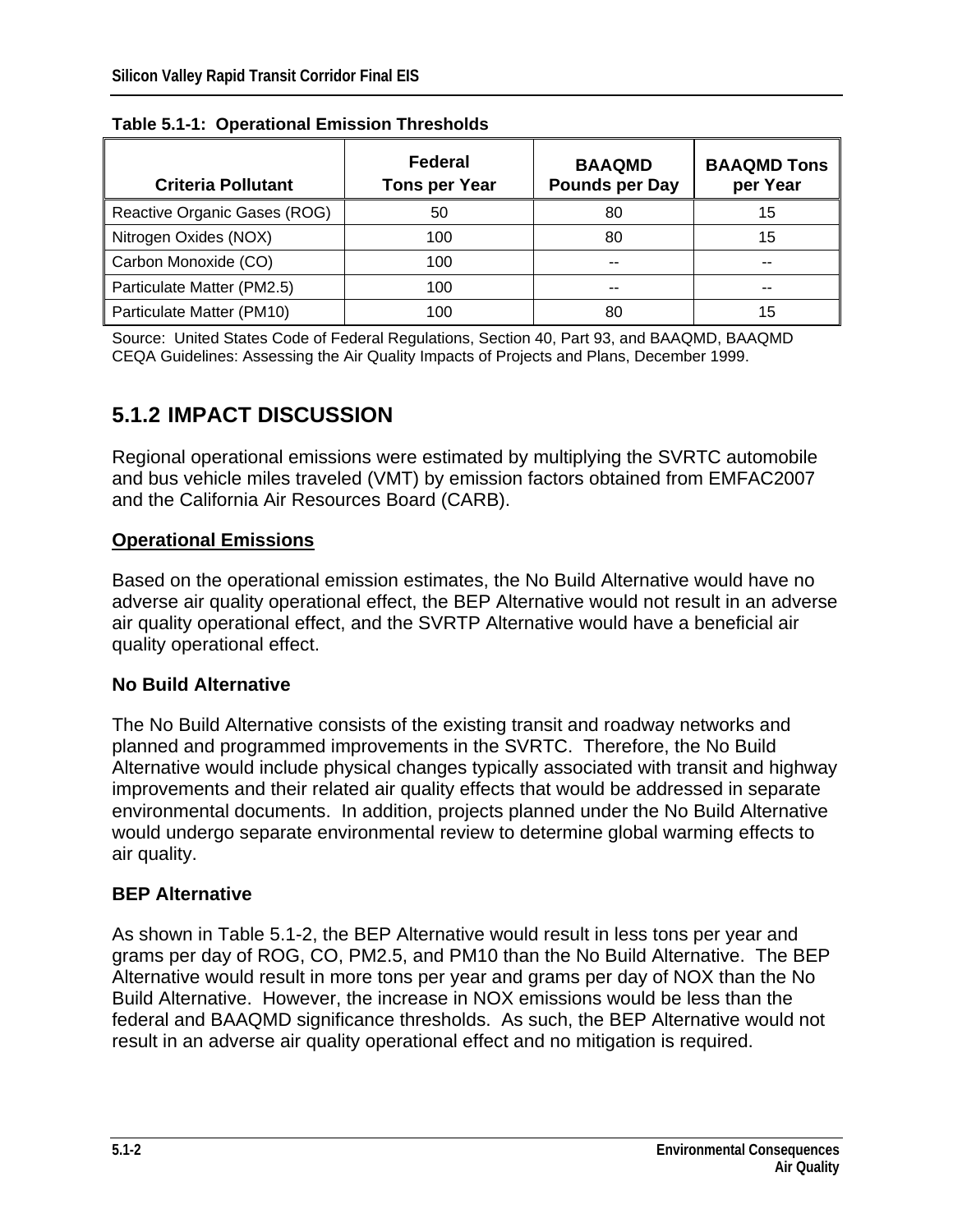| <b>Alternative</b>                           | <b>ROG</b><br>Tons<br>Per<br>Year | <b>NOX</b><br>Tons<br>Per<br>Year | CO<br><b>Tons</b><br>Per<br>Year | <b>PM2.5</b><br><b>Tons</b><br>Per<br>Year | <b>PM10</b><br><b>Tons</b><br>Per<br>Year | <b>ROG</b><br><b>Pound</b><br>Per<br>S<br>Day | <b>NOX</b><br><b>Pound</b><br>Per<br>S<br>Day | <b>PM10</b><br>Pound<br>Per<br>S<br>Day |
|----------------------------------------------|-----------------------------------|-----------------------------------|----------------------------------|--------------------------------------------|-------------------------------------------|-----------------------------------------------|-----------------------------------------------|-----------------------------------------|
| No Build                                     | 9,503                             | 6,642                             | 74,326                           | 2,805                                      | 2,919                                     | 65,314                                        | 45,649                                        | 20,059                                  |
| <b>BEP</b>                                   | 9,493                             | 6,651                             | 74,250                           | 2,801                                      | 2,916                                     | 65,243                                        | 45,709                                        | 20,041                                  |
| <b>SVRTP</b>                                 | 9,482                             | 6,638                             | 74,166                           | 2,799                                      | 2,913                                     | 65,170                                        | 45,662                                        | 20,018                                  |
| BEP vs. No<br><b>Build</b>                   | (10)                              | 9                                 | (76)                             | (4)                                        | (3)                                       | (71)                                          | 60                                            | (18)                                    |
| SVRTP vs. No<br><b>Build</b>                 | (21)                              | (4)                               | (160)                            | (6)                                        | (6)                                       | (144)                                         | (27)                                          | (41)                                    |
| Federal<br>Significance<br><b>Thresholds</b> | 50                                | 100                               | 100                              | 100                                        | 100                                       |                                               |                                               | --                                      |
| Exceed<br>Threshold?                         | <b>No</b>                         | <b>No</b>                         | No                               | <b>No</b>                                  | No                                        | --                                            | $\overline{a}$                                | --                                      |
| <b>BAAQMD</b><br>Significance<br>Thresholds  | 15                                | 15                                | $\overline{\phantom{a}}$         | $-$                                        | 15                                        | 80                                            | 80                                            | 80                                      |
| Exceed<br>Threshold?                         | No                                | No                                | $\overline{\phantom{a}}$         | --                                         | No                                        | No                                            | No                                            | No                                      |

**Table 5.1-2: Project Operational Emissions (2030)** 

Source: Terry A. Hayes Associates, 2008.

## **SVRTP Alternative**

As shown in Table 5.1-2, the SVRTP Alternative would result in less tons per year and grams per day of ROG, NOX, CO, PM2.5, and PM10 than the No Build Alternative. As such, the SVRTP Alternative would result in a beneficial air quality operational effect.

#### **Localized Carbon Monoxide**

CO concentrations in 2030 are expected to be lower than existing conditions due to stringent state and federal mandates for lowering vehicle emissions. Although traffic volumes would be higher in the future both without and with the implementation of the BEP and SVRTP alternatives, CO emissions from mobile sources are expected to be much lower due to technological advances in vehicle emissions systems, as well as from normal turnover in the vehicle fleet. Accordingly, increases in traffic volumes would be offset by increases in cleaner-running cars comprising a higher percentage of the entire vehicle fleet on the road.

CO is a gas that disperses quickly. Thus, CO concentrations at sensitive receptor locations are expected to be much lower than CO concentrations adjacent to the roadway intersections. Additionally, the intersections were selected based on poor LOS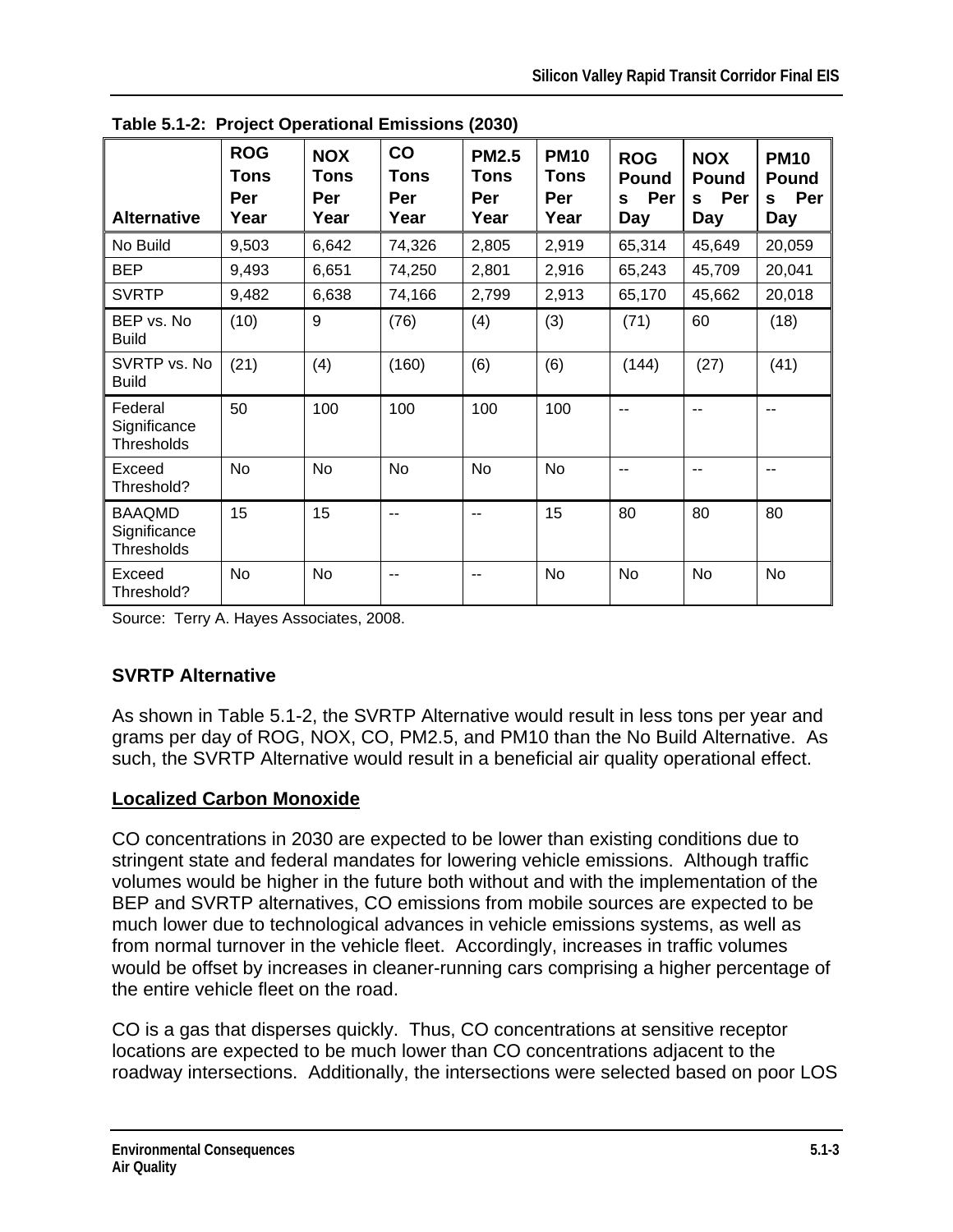and high traffic volumes. Sensitive receptors that are located away from congested intersections or are located near roadway intersections with better LOS would be exposed to lower CO concentrations.

The USEPA CAL3QHC micro-scale dispersion model was used to calculate future CO concentrations at congested and high-volume intersections. Tables 5.1-3a thru 5.1-7b display the CO concentrations associated with each station.

| <b>Intersection</b>                      | <b>BEP</b><br><b>Alternative</b> | <b>SVRTP</b><br><b>Alternative</b> |
|------------------------------------------|----------------------------------|------------------------------------|
| Great Mall Parkway / Montague Expressway | 2.3                              | 2.3                                |
| Main Street / Curtis Avenue              | 1.9                              | 1.9                                |
| Milpitas Boulevard / Yosemite Drive      | 2.0                              | 2.0                                |
| Milpitas Boulevard / Montague Expressway | 2.3                              | 2.3                                |
| Dempsey Road / Landess Avenue            | 2.0                              | 2.0                                |
| Park Victoria Drive / Landess Avenue     | 2.1                              | 2.1                                |
| Old Oakland Road / Montague Expressway   | 2.2                              | 2.2                                |
| Milpitas Boulevard / Calaveras Boulevard | 2.2                              | 2.2                                |
| Milpitas Boulevard / Los Coches Street   | 2.0                              | 2.0                                |
| <b>State Standard</b>                    | 20                               | 20                                 |

**Table 5.1-3a: Future One-Hour Carbon Monoxide Concentrations at Intersections Near Milpitas Station Parts Per Million<sup>a</sup> (2030)** 

Note: <sup>a</sup> All concentrations include year 2030 one-hour ambient concentrations of 1.8 ppm. Source: Terry A. Hayes Associates, LLC, 2008.

| Table 5.1-3b: Future Eight-Hour Carbon Monoxide Concentrations at Intersections Near |  |
|--------------------------------------------------------------------------------------|--|
| Milpitas Station in Parts Per Million <sup>a</sup> (2030)                            |  |

| <b>Intersection</b>                      | <b>BEP</b><br><b>Alternative</b> | <b>SVRTP</b><br><b>Alternative</b> |
|------------------------------------------|----------------------------------|------------------------------------|
| Great Mall Parkway / Montague Expressway | 1.6                              | 1.6                                |
| Main Street / Curtis Avenue              | 1.4                              | 1.4                                |
| Milpitas Boulevard / Yosemite Drive      | 1.4                              | 1.4                                |
| Milpitas Boulevard / Montague Expressway | 1.6                              | 1.6                                |
| Dempsey Road / Landess Avenue            | 1.4                              | 1.4                                |
| Park Victoria Drive / Landess Avenue     | 1.5                              | 1.5                                |
| Old Oakland Road / Montague Expressway   | 1.6                              | 1.6                                |
| Milpitas Boulevard / Calaveras Boulevard | 1.6                              | 1.6                                |
| Milpitas Boulevard / Los Coches Street   | 1.4                              | 1.4                                |
| <b>State Standard</b>                    | 9.0                              | 9.0                                |

Note: <sup>a</sup> All concentrations include year 2030 eight-hour ambient concentrations of 1.3 ppm. Source: Terry A. Hayes Associates, LLC, 2008.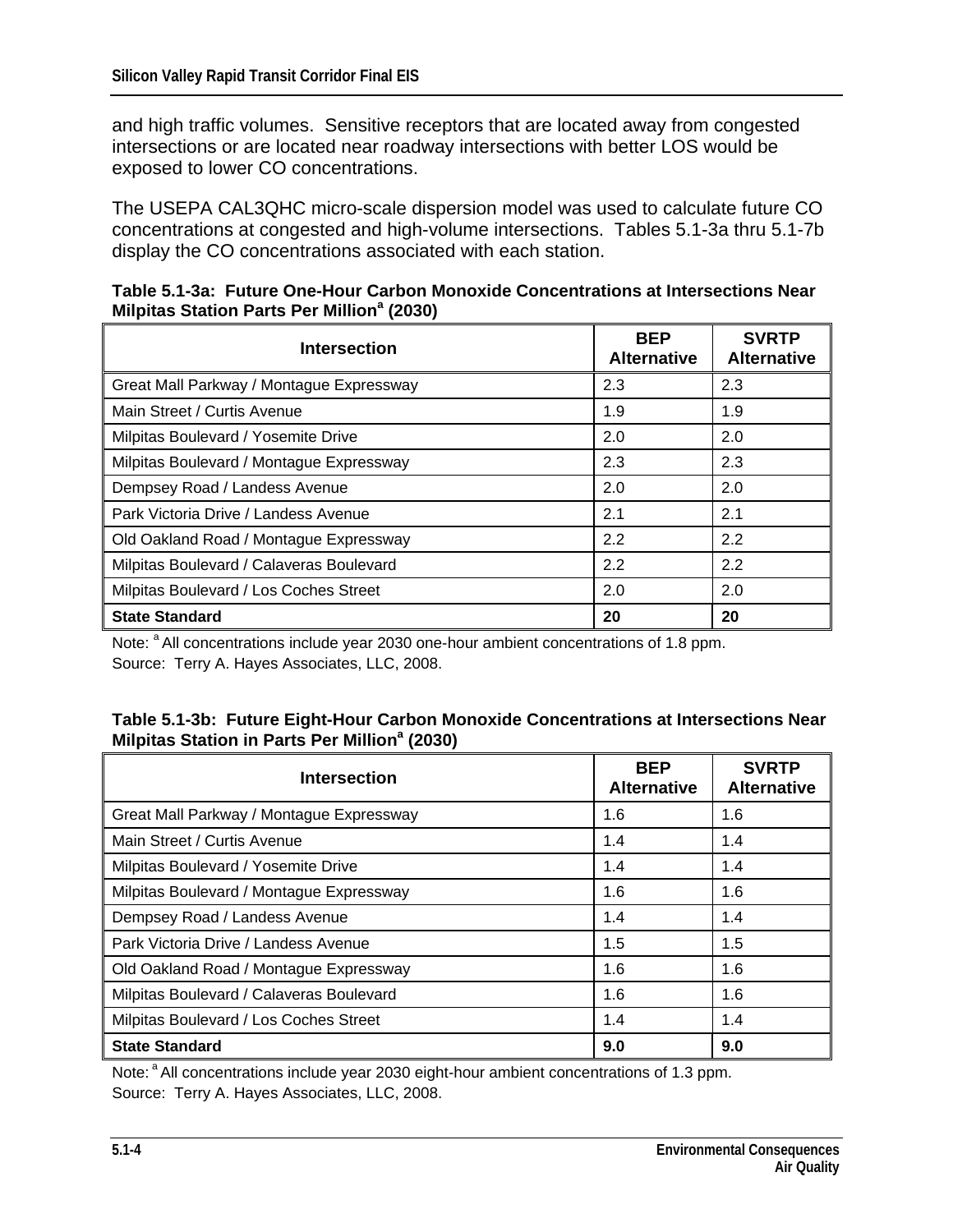| <b>Intersection</b>                | <b>BEP</b><br><b>Alternative</b> | <b>SVRTP</b><br><b>Alternative</b> |
|------------------------------------|----------------------------------|------------------------------------|
| Flickinger Avenue / Berryessa Road | 2.2                              | 2.2                                |
| Lundy Avenue / Berryessa Road      | 2.2                              | 2.2                                |
| King Road / Marbury Road           | 2.1                              | 2.1                                |
| Oakland Road / Commercial Street   | 2.0                              | 2.0                                |
| Oakland Road / Brokow Road         | 2.1                              | 2.1                                |
| <b>State Standard</b>              | 20                               | 20                                 |

#### **Table 5.1-4a Future One-Hour Carbon Monoxide Concentrations at Intersections Near Berryessa Station in Parts Per Million<sup>a</sup> (2030)**

Note: <sup>a</sup> All concentrations include year 2030 one-hour ambient concentrations of 1.8 ppm. Source: Terry A. Hayes Associates, LLC, 2008.

#### **Table 5.1-4b Future Eight-Hour Carbon Monoxide Concentrations at Intersections Near Berryessa Station in Parts Per Million<sup>a</sup> (2030)**

| Intersection                       | <b>BEP</b><br><b>Alternative</b> | <b>SVRTP</b><br><b>Alternative</b> |
|------------------------------------|----------------------------------|------------------------------------|
| Flickinger Avenue / Berryessa Road | 1.6                              | 1.6                                |
| Lundy Avenue / Berryessa Road      | 1.6                              | 1.6                                |
| King Road / Marbury Road           | 1.5                              | 1.5                                |
| Oakland Road / Commercial Street   | 1.4                              | 1.4                                |
| Oakland Road / Brokow Road         | 1.5                              | 1.5                                |
| <b>State Standard</b>              | 9.0                              | 9.0                                |

Note: <sup>a</sup> All concentrations include year 2030 eight-hour ambient concentrations of 1.3 ppm. Source: Terry A. Hayes Associates, LLC, 2008.

#### **Table 5.1-5a: Future One-Hour Carbon Monoxide Concentrations at Intersections Near**  Alum Rock Station in Parts Per Million<sup>a</sup> (2030)

| <b>Intersection</b>                          | <b>SVRTP Alternative</b> |
|----------------------------------------------|--------------------------|
| King Road / McKee Road                       | 2.1                      |
| Capitol Avenue / McKee Road                  | 2.2                      |
| 24 <sup>th</sup> Street / Santa Clara Street | 2.1                      |
| McLaughlin Avenue / Story Road               | 2.2                      |
| King Road / Story Road                       | 2.2                      |
| King Road / Marbury Road                     | 2.0                      |
| Capitol Expressway / Capitol Avenue          | 2.2                      |
| <b>State Standard</b>                        | 20                       |

Note: <sup>a</sup> All concentrations include year 2030 one-hour ambient concentrations of 1.8 ppm. Source: Terry A. Hayes Associates, LLC, 2008.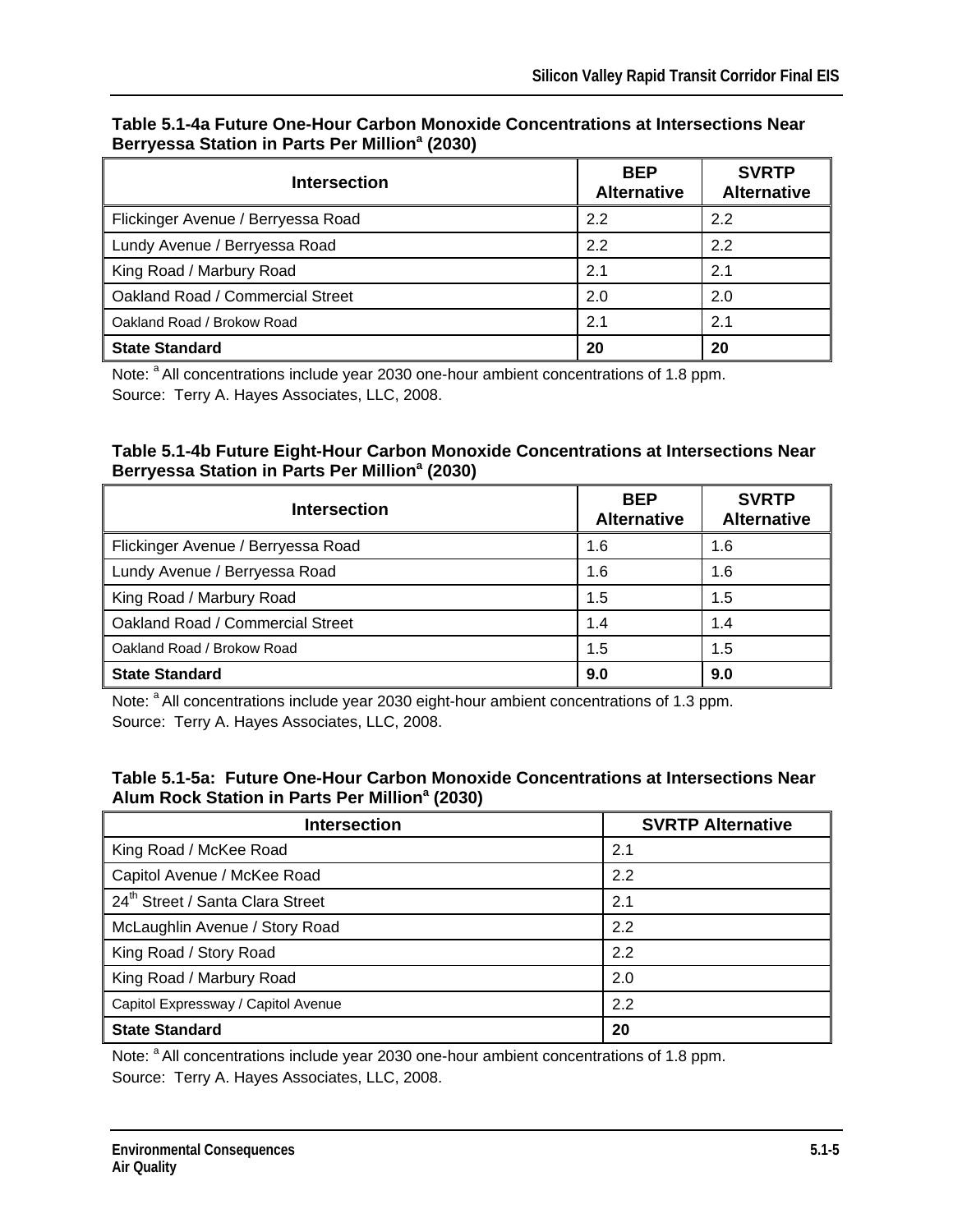|                                                            | Table 5.1-5b: Future Eight-Hour Carbon Monoxide Concentrations at Intersections Near |
|------------------------------------------------------------|--------------------------------------------------------------------------------------|
| Alum Rock Station in Parts Per Million <sup>a</sup> (2030) |                                                                                      |

| <b>Intersection</b>                          | <b>SVRTP Alternative</b> |
|----------------------------------------------|--------------------------|
| King Road / McKee Road                       | 1.5                      |
| Capitol Avenue / McKee Road                  | 1.6                      |
| 24 <sup>th</sup> Street / Santa Clara Street | 1.5                      |
| McLaughlin Avenue / Story Road               | 1.6                      |
| King Road / Story Road                       | 1.6                      |
| King Road / Marbury Road                     | 1.4                      |
| Capitol Expressway / Capitol Avenue          | 1.6                      |
| <b>State Standard</b>                        | 9.0                      |

Note: <sup>a</sup> All concentrations include year 2030 eight-hour ambient concentrations of 1.3 ppm. Source: Terry A. Hayes Associates, LLC, 2008.

#### **Table 5.1-6a: Future One-Hour Carbon Monoxide Concentrations at Intersections Near Diridon/Arena Station in Parts Per Million<sup>a</sup> (2030)**

| <b>Intersection</b>                     | <b>SVRTP Alternative</b> |
|-----------------------------------------|--------------------------|
| The Alameda / Hedding Street            | 2.1                      |
| The Alameda / Taylor Street             | 2.0                      |
| Race Street / The Alameda               | 2.0                      |
| Market Street / Santa Clara Street      | 2.1                      |
| Meridian Avenue / San Carlos Street     | 2.1                      |
| Almaden Boulevard / San Carlos Street   | 2.1                      |
| Market Street / San Carlos Street       | 2.1                      |
| Almaden Boulevard / San Fernando Street | 1.9                      |
| Cahill Street / Santa Clara Street      | 2.1                      |
| <b>State Standard</b>                   | 20                       |

Note: <sup>a</sup> All concentrations include year 2030 one-hour ambient concentrations of 1.8 ppm. Source: Terry A. Hayes Associates, LLC, 2008.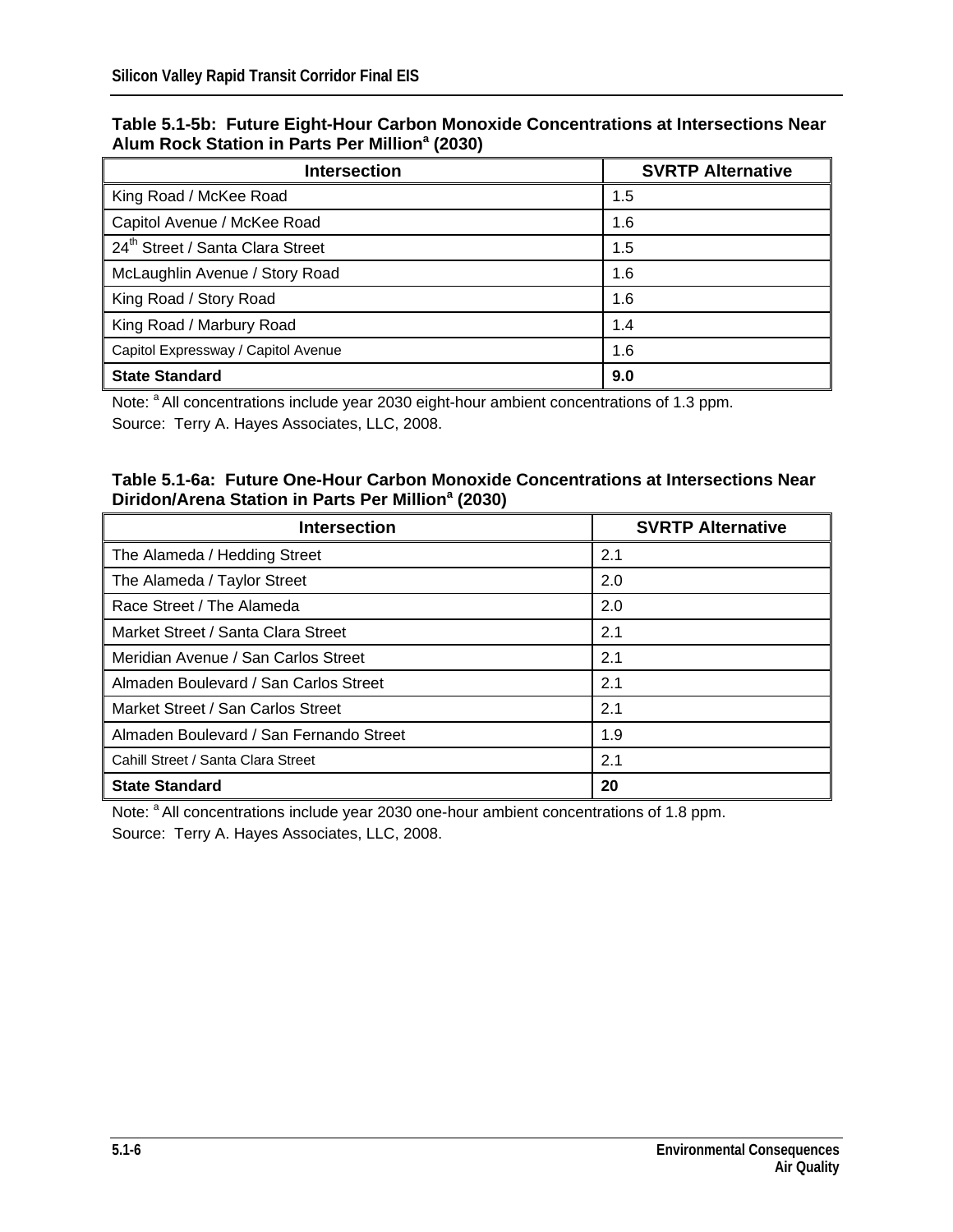| <b>Intersection</b>                     | <b>SVRTP Alternative</b> |  |  |
|-----------------------------------------|--------------------------|--|--|
| The Alameda / Hedding Street            | 1.5                      |  |  |
| The Alameda / Taylor Street             | 1.4                      |  |  |
| Race Street / The Alameda               | 1.4                      |  |  |
| Market Street / Santa Clara Street      | 1.5                      |  |  |
| Meridian Avenue / San Carlos Street     | 1.5                      |  |  |
| Almaden Boulevard / San Carlos Street   | 1.5                      |  |  |
| Market Street / San Carlos Street       | 1.5                      |  |  |
| Almaden Boulevard / San Fernando Street | 1.4                      |  |  |
| Cahill Street / Santa Clara Street      | 1.5                      |  |  |
| <b>State Standard</b>                   | 9.0                      |  |  |

**Table 5.1-6b: Future Eight-Hour Carbon Monoxide Concentrations at Intersections Near Diridon/Arena Station in Parts Per Million<sup>a</sup> (2030)** 

Note: <sup>a</sup> All concentrations include year 2030 eight-hour ambient concentrations of 1.3 ppm. Source: Terry A. Hayes Associates, LLC, 2008.

#### **Table 5.1-7a: Future One-Hour Carbon Monoxide Concentrations at Intersections Near**  Santa Clara Station in Parts Per Million<sup>a</sup> (2030)

| <b>Intersection</b>                   | <b>SVRTP Alternative</b> |
|---------------------------------------|--------------------------|
| Coleman Avenue / Brokaw Road          | 2.1                      |
| De La Cruz Boulevard / Martin Avenue  | 2.1                      |
| Monroe Street / Benton Street         | 1.9                      |
| San Tomas Expressway / El Camino Real | 2.3                      |
| <b>State Standard</b>                 | 20                       |

Note: <sup>a</sup> All concentrations include year 2030 one-hour ambient concentrations of 1.8 ppm. Source: Terry A. Hayes Associates, LLC, 2008.

#### **Table 5.1-7b: Future Eight-Hour Carbon Monoxide Concentrations at Intersections Near Santa Clara Station in Parts Per Milliona (2030)**

| <b>Intersection</b>                   | <b>SVRTP Alternative</b> |
|---------------------------------------|--------------------------|
| Coleman Avenue / Brokaw Road          | 1.5                      |
| De La Cruz Boulevard / Martin Avenue  | 1.5                      |
| Monroe Street / Benton Street         | 1.4                      |
| San Tomas Expressway / El Camino Real | 1.6                      |
| <b>State Standard</b>                 | 9.0                      |

Note: <sup>a</sup> All concentrations include year 2030 eight-hour ambient concentrations of 1.3 ppm. Source: Terry A. Hayes Associates, LLC, 2008.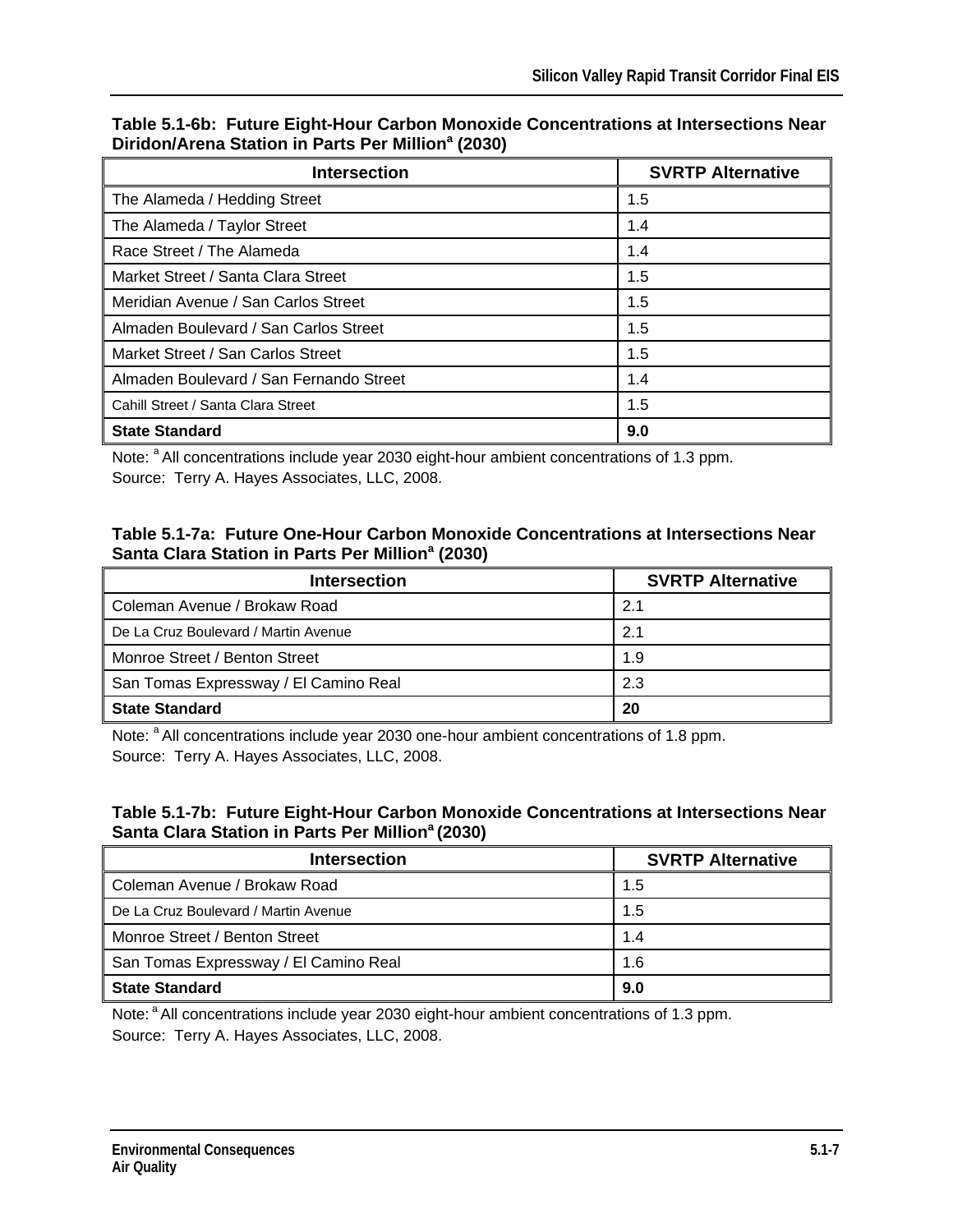#### **No Build Alternative**

The No Build Alternative consists of the existing transit and roadway networks and planned and programmed improvements in the SVRTC. Therefore, the No Build Alternative would include physical changes typically associated with transit and highway improvements and their related CO effects that would be addressed in separate environmental documents. In addition, projects planned under the No Build Alternative would undergo separate environmental review to determine global warming effects to air quality.

#### **BEP Alternative**

#### *Intersection Analysis*

Tables 5.1-3a thru 5.1.7b show one- and eight-hour intersection CO concentrations for intersections near each of the stations. Future one- and eight-hour CO concentrations would not exceed the standard at any of the analyzed intersections under the BEP Alternative. Therefore, the BEP Alternative would not result in an adverse effect and no mitigation is required.

#### *Park-and-Ride Facility Analysis*

The station area concept plans for the BEP Alternative indicate that multi-level parking structures are proposed at the Milpitas and Berryessa stations. Because of the large parking structure capacities proposed (2,030 to 2,850 parking structure spaces), a CO hot spot analysis was conducted to determine whether slow moving and idling vehicles within the parking structures during peak periods would result in CO concentration violations. The USEPA SCREEN3 dispersion model was used for this purpose.

The results of the CO analysis for the two parking structures are shown in Table 5.1-8a and Table 5.1-8b. When the year 2030 ambient 1-hour background concentration of 2.2 parts per million (ppm) and 8-hour background concentration of 1.6 ppm are taken into account, total concentrations would range from 2 to 3 ppm for the 1-hour period and 1.3 to 1.9 ppm for the 8-hour period. The NAAQS of 35 ppm for 1-hour concentrations and 9 ppm for the 8-hour period would not be exceeded, and no adverse effect would occur and mitigation is not required.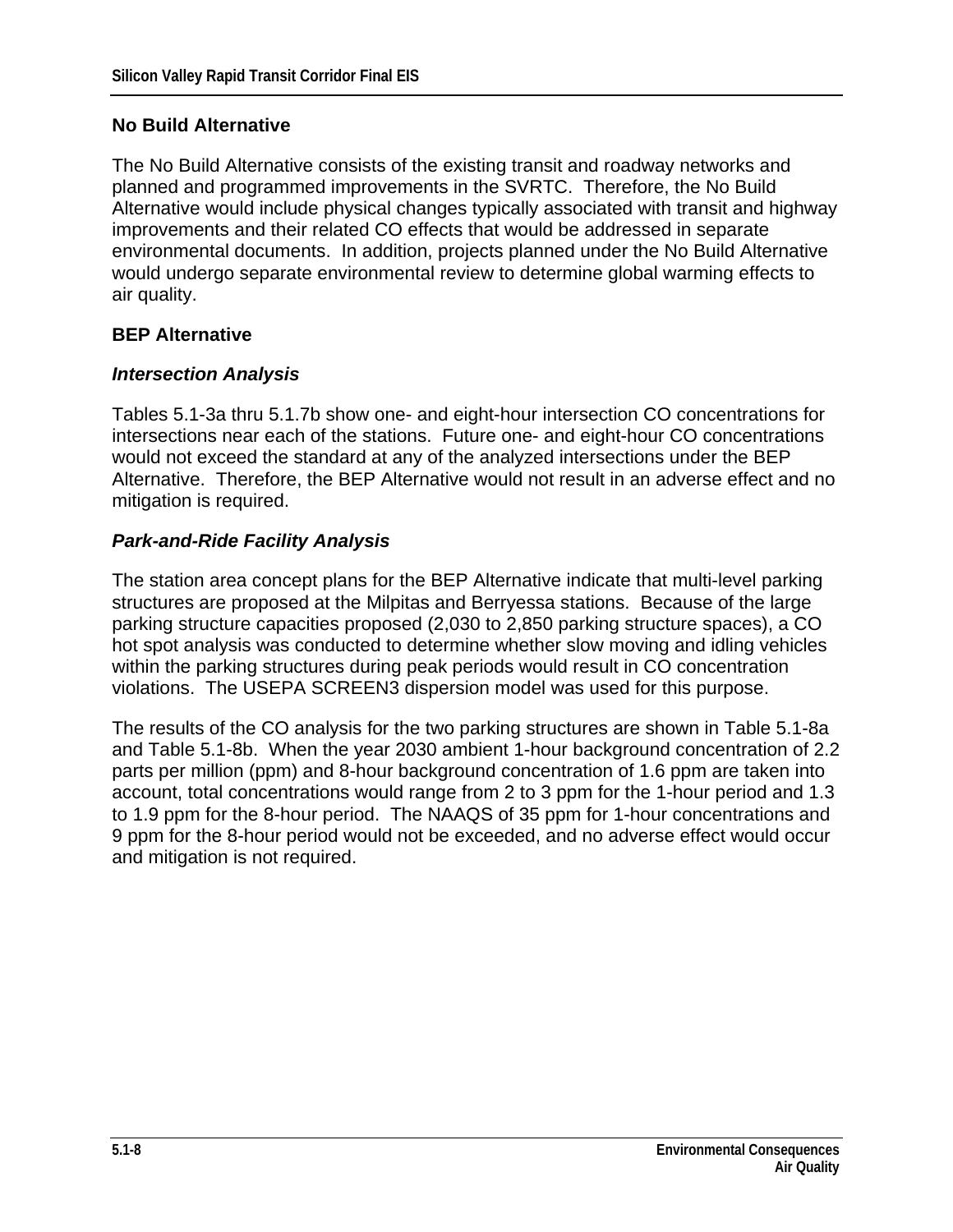| <b>Station</b>      | <b>Milpitas</b> | <b>Milpitas</b> | <b>Berryessa</b> | <b>Berryessa</b> |
|---------------------|-----------------|-----------------|------------------|------------------|
| Spaces in structure | 516             | 2,030           | 2,520            | 2,850            |
| Acres of structure  | 2.0             | 2.0             | 2.7              | 3.2              |
| Parking Levels      | າ               | 8               | 8                | 8                |
| 50 feet             | 2               | 2               | 3                |                  |
| 100 feet            | 2               | 2               | 3                | າ                |
| 500 feet            |                 |                 |                  |                  |
| 1,000 feet          | າ               | 2               | 2                | っ                |
| 1,500 feet          | 2               | 2               | 2                | າ                |
| 3,000 feet          | っ               | າ               | 2                |                  |

**Table 5.1-8a: BEP Alternative - One-Hour Carbon Monoxide Concentrations Near Station**  Parking Structures in Parts Per Million (2030)<sup>a</sup>

Source: Terry A. Hayes Associates LLC, 2008.

|                                                                     | Table 5.1-8b: BEP Alternative - Eight-Hour Carbon Monoxide Concentrations Near |  |
|---------------------------------------------------------------------|--------------------------------------------------------------------------------|--|
| Station Parking Structures in Parts Per Million (2030) <sup>a</sup> |                                                                                |  |

| <b>Station</b>      | <b>Milpitas</b> | <b>Milpitas</b> | <b>Berryessa</b> | <b>Berryessa</b> |
|---------------------|-----------------|-----------------|------------------|------------------|
| Spaces in structure | 516             | 2,030           | 2,520            | 2,850            |
| Acres of structure  | 2.0             | 2.0             | 2.7              | 3.2              |
| Parking Levels      | 2               | 8               | 8                | 8                |
| 50 feet             | 1.6             | 1.7             | 1.9              | 1.8              |
| 100 feet            | 1.3             | 1.4             | 1.6              | 1.5              |
| 500 feet            | 1.3             | 1.4             | 1.6              | 1.5              |
| 1,000 feet          | 1.3             | 1.3             | 1.4              | 1.4              |
| 1,500 feet          | 1.3             | 1.3             | 1.4              | 1.3              |
| 3,000 feet          | 1.3             | 1.3             | 1.3              | 1.3              |

Note: <sup>a</sup> CO concentrations assume peak evening operations at parking structures. EMFAC2007 emission factors for running exhaust emissions and starting emissions were used. The USEPA SCREEN3 dispersion model was used to estimate concentrations at ground level from mobile sources on each level of a multi-level parking structure. Parking garages are assumed to have sufficient egress capacity to clear the peak parking demand during a 1-hour period. All concentrations include year 2030 1- and 8 hour ambient concentrations of 2.2 ppm and 1.6 ppm, respectively.

Source: Terry A. Hayes Associates LLC, 2008.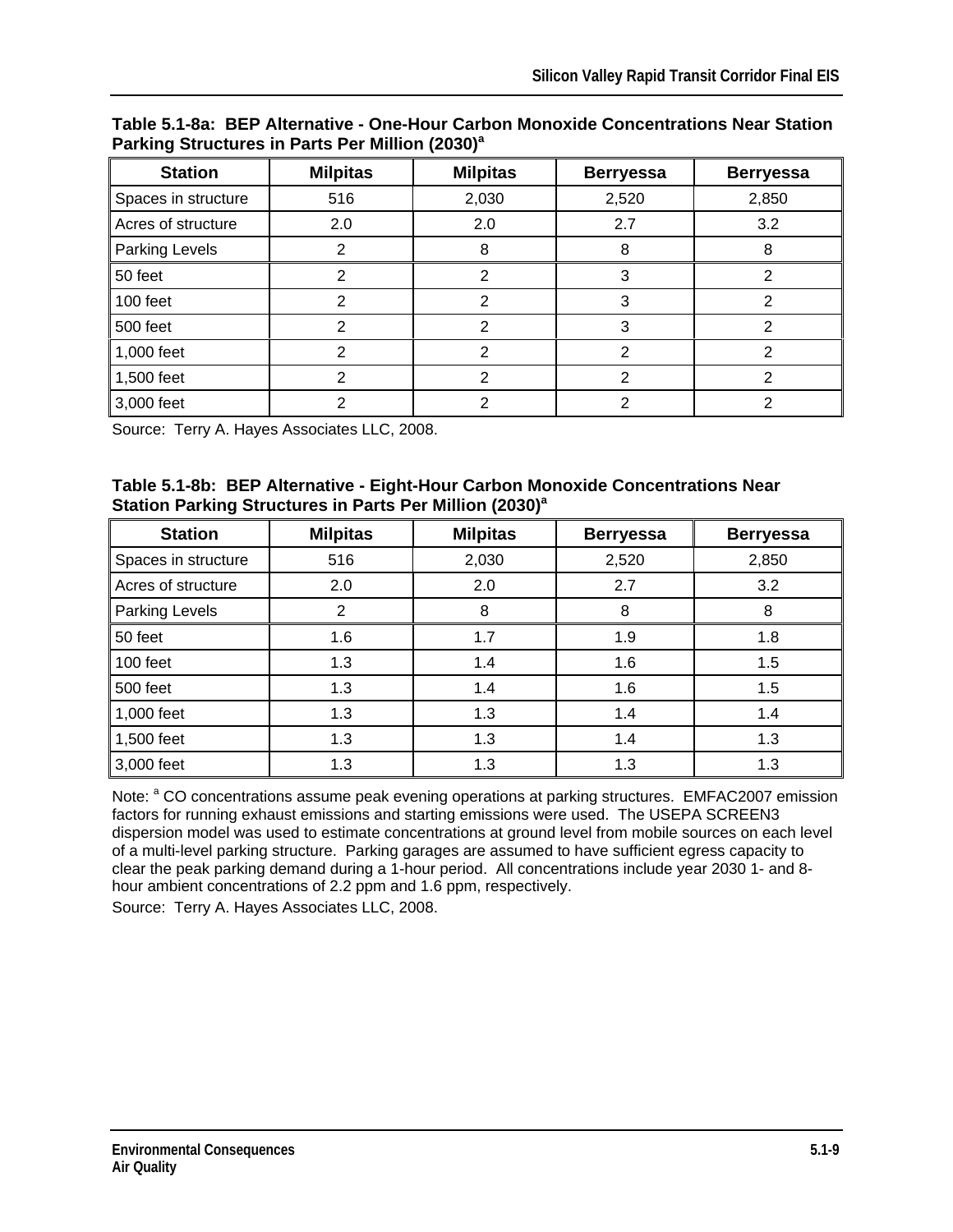#### **SVRTP Alternative**

#### *Intersection Analysis*

Tables 5.1-3a thru 5.1-7b show one- and eight-hour intersection CO concentrations for intersections near each of the stations. Future one- and eight-hour CO concentrations would not exceed the standard at any of the analyzed intersection under the SVRTP Alternative. Therefore, the SVRTP Alternative would not result in an adverse effect and no mitigation is required.

#### *Park-and-Ride Facility Analysis*

The station area concept plans for the SVRTP Alternative indicate that multi-level parking structures are proposed at the Milpitas, Berryessa, Alum Rock, Diridon/Arena, and Santa Clara stations. Because of the large parking structure capacities proposed (1,300 to 5,200 spaces), a CO hot spot analysis was conducted to determine whether slow moving and idling vehicles within the parking structures during peak periods would result in CO concentration violations. The USEPA SCREEN3 dispersion model was used for this purpose.

The results of the CO analysis for the five parking structures are shown in Tables 5.1-9a and 5.1-9b. When the year 2030 ambient 1-hour background concentration of 2.2 ppm and 8-hour background concentration of 1.6 ppm are taken into account, total concentrations would range from 2 to 4 ppm for the 1-hour period and 1.3 to 2.3 ppm for the 8-hour period. The NAAQS of 35 ppm for 1-hour concentrations and 9 ppm for the 8-hour period would not be exceeded, and no adverse effect would occur. Therefore, no mitigation is required.

| <b>Station</b>         |                | Milpitas Milpitas | Berryessa | <b>Berryessa</b> | Alum<br><b>Rock</b> | Alum<br><b>Rock</b> | Diridon/<br>Arena | <b>Santa</b><br><b>Clara</b> | <b>Santa</b><br>Clara |
|------------------------|----------------|-------------------|-----------|------------------|---------------------|---------------------|-------------------|------------------------------|-----------------------|
| Spaces in<br>structure | 1,388          | 2,030             | 4,320     | 5,200            | 2,000               | 2,500               | 1,300             | 2,167                        | 2,467                 |
| Acres of<br>structure  | 2.0            | 2.0               | 4.7       | 6.2              | 3.9                 | 3.9                 | 4.5               | 3.3                          | 3.3                   |
| Parking<br>Levels      | 6              | 8                 | 8         | 8                | 4                   | 5                   | 8                 | $\overline{5}$               | 6                     |
| 50 feet                | $\overline{2}$ | $\overline{2}$    | 3         | 3                | $\overline{2}$      | $\overline{2}$      | $\overline{2}$    | $\overline{2}$               | $\overline{2}$        |
| 100 feet               | $\overline{2}$ | $\overline{2}$    | 3         | 3                | $\overline{2}$      | 2                   | $\overline{2}$    | $\overline{2}$               | $\overline{2}$        |
| 500 feet               | $\overline{2}$ | $\overline{2}$    | 3         | 4                | $\overline{2}$      | $\overline{2}$      | $\overline{2}$    | $\overline{2}$               | $\overline{2}$        |
| 1,000 feet             | $\overline{2}$ | 2                 | 3         | 3                | 2                   | 2                   | $\overline{2}$    | $\overline{2}$               | $\overline{2}$        |
| 1,500 feet             | $\overline{2}$ | $\overline{2}$    | 3         | 3                | $\overline{2}$      | 2                   | $\overline{2}$    | $\overline{2}$               | $\overline{2}$        |
| 3,000 feet             | $\overline{2}$ | $\overline{2}$    | 2         | 2                | 2                   | 2                   | 2                 | $\overline{2}$               | $\overline{2}$        |

**Table 5.1-9a: SVRTP Alternative - One-Hour Carbon Monoxide Concentrations Near Station Parking Structures in Parts Per Million (2030)a**

Source: Terry A. Hayes Associates LLC, 2008.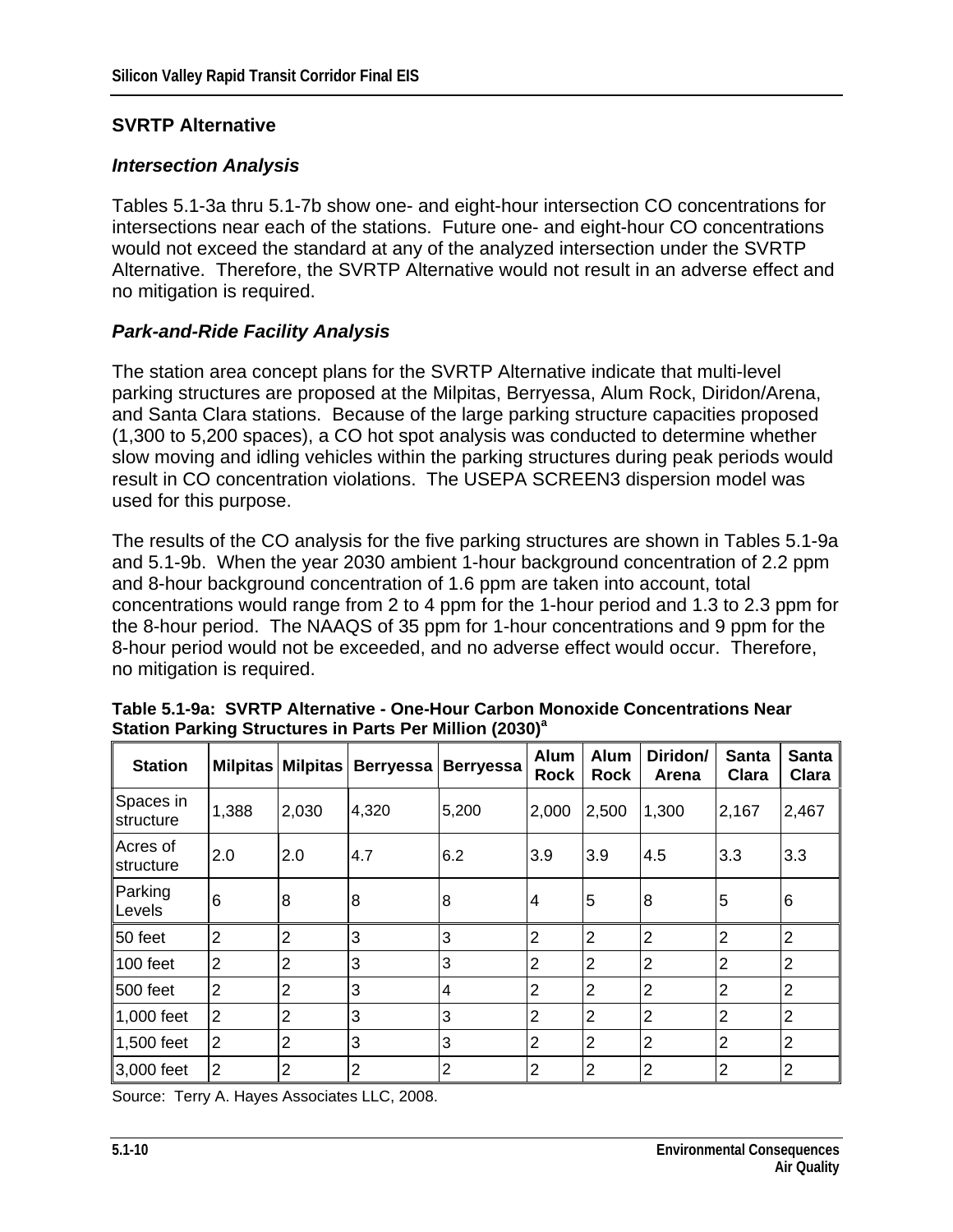| <b>Station</b>         | <b>Milpitas</b> | <b>Milpitas</b> | <b>Berryessa</b> | <b>Berryessa</b> | Alum<br><b>Rock</b> | Alum<br><b>Rock</b> | Diridon/<br>Arena | <b>Santa</b><br>Clara | <b>Santa</b><br>Clara |
|------------------------|-----------------|-----------------|------------------|------------------|---------------------|---------------------|-------------------|-----------------------|-----------------------|
| Spaces in<br>structure | 1,388           | 2,030           | 4,320            | 5,200            | 2,000               | 2,500               | 1,300             | 2,167                 | 2,467                 |
| Acres of<br>structure  | 2.0             | 2.0             | 4.7              | 6.2              | 3.9                 | 3.9                 | 4.5               | 3.3                   | 3.3                   |
| Parking<br>Levels      | 6               | 8               | 8                | 8                | 4                   | 5                   | 8                 | 5                     | $\,6$                 |
| l50 feet               | 1.6             | 1.7             | 2.3              | 2.3              | 1.6                 | 1.8                 | 1.6               | 1.7                   | 1.8                   |
| 100 feet               | 1.3             | 1.4             | 2.0              | 2.1              | 1.3                 | 1.5                 | 1.3               | 1.4                   | 1.5                   |
| 500 feet               | 1.3             | 1.3             | 2.1              | 2.2              | 1.3                 | 1.5                 | 1.3               | 1.4                   | 1.4                   |
| 1,000 feet             | 1.3             | 1.3             | 1.7              | 1.8              | 1.3                 | 1.4                 | 1.3               | 1.3                   | 1.4                   |
| 1,500 feet             | 1.3             | 1.3             | 1.5              | 1.6              | 1.3                 | 1.3                 | 1.3               | 1.3                   | 1.3                   |
| 3,000 feet             | 1.3             | 1.3             | 1.4              | 1.4              | 1.3                 | 1.3                 | 1.3               | 1.3                   | 1.3                   |

**Table 5.1-9b: SVRTP Alternative - Eight-Hour Carbon Monoxide Concentrations Near Station Parking Structures in Parts Per Million (2030)<sup>a</sup>** 

Note: <sup>a</sup> CO concentrations assume peak evening operations at parking structures. EMFAC2007 emission factors for running exhaust emissions and starting emissions were used. The USEPA SCREEN 3 dispersion model was used to estimate concentrations at ground level from mobile sources on each level of a multi-level parking structure. Parking garages are assumed to have sufficient egress capacity to clear the peak parking demand during a 1-hour period. All concentrations include year 2030 1- and 8 hour ambient concentrations of 2.2ppm and 1.6 ppm, respectively.

Source: Terry A. Hayes Associates LLC, 2008.

# **Toxic Air Contaminant Analysis**

The FHWA published project-level mobile source air toxic assessment (MSAT) guidance in February 2006.<sup>1</sup> The guidance indicates that a qualitative analysis should be completed for projects with low potential for MSAT effects. The BEP and SVRTP alternatives would generate less regional VMT than the No Build Alternative. Therefore, the BEP and SVRTP alternatives would have low potential for MSAT effects and the MSAT analysis followed the FHWA qualitative guidance.

In addition to the criteria air pollutants for which there are NAAQS, the USEPA also regulates air toxics. Most air toxics originate from on-road mobile sources, non-road mobile sources (e.g., airplanes), area sources (e.g., dry cleaners), and stationary sources (e.g., factories or refineries).

Mobile source air toxics are a subset of the 188 air toxics defined by the CAA. Mobile source air toxics are compounds emitted from highway vehicles and non-road equipment. Some toxic compounds are present in fuels and are emitted to the air when

1

 $<sup>1</sup>$  Federal Highway Administration, Interim Guidance on Air Toxic Analysis in NEPA Documents, February</sup> 3, 2006.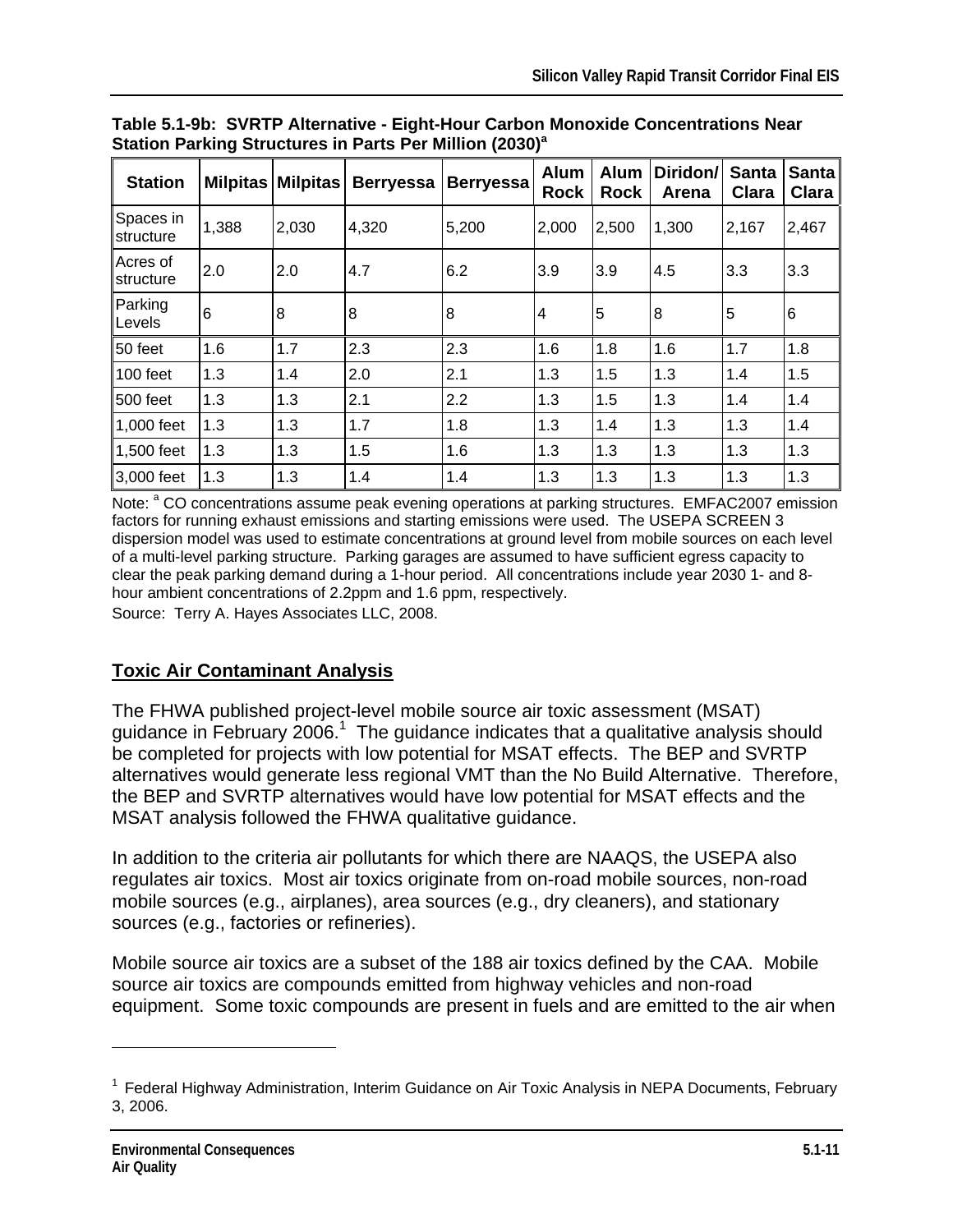the fuel evaporates or passes through the engine unburned. Other toxics are emitted from the incomplete combustion of fuels or as secondary combustion products. Metal air toxics also result from engine wear or from impurities in oil or gasoline.

The USEPA is the lead federal agency for administering the CAA and has certain responsibilities regarding the health effects of mobile source air toxics. The USEPA issued a Final Rule on Controlling Emissions of Hazardous Air Pollutants from Mobile Sources, 66 FR 17229 (March 29, 2001). This rule was issued under the authority in Section 202 of the CAA. In its rule, the USEPA examined the impacts of existing and newly promulgated mobile source control programs, including its reformulated gasoline program, its national low emission vehicle standards, its Tier 2 motor vehicle emissions standards and gasoline sulfur control requirements, and its proposed heavy duty engine and vehicle standards and on-highway diesel fuel sulfur control requirements. Between 2000 and 2020, the FHWA forecasts that even with a 64 percent increase in vehicle miles traveled, these programs will reduce on-highway emissions of benzene, formaldehyde, 1,3-butadiene, and acetaldehyde by 57 to 65 percent, and will reduce onhighway diesel particulate matter emissions by 87 percent. As a result, the USEPA concluded that no further motor vehicle emissions standards or fuel standards were necessary to further control mobile source air toxics. The USEPA is preparing another rule under authority of federal Clean Air Act Section 202(l) that will address these issues and could make adjustments to the full 21 mobile source air toxics and the primary six mobile source air toxics.

#### **Unavailable Information for Project Specific Mobile Source Air Toxic Impact Analysis**

Evaluating the environmental and health impacts from mobile source air toxics on a proposed highway project would involve several key elements, including emissions modeling, dispersion modeling in order to estimate ambient concentrations resulting from the estimated emissions, exposure modeling in order to estimate human exposure to the estimated concentrations, and then final determination of health impacts based on the estimated exposure. Each of these steps is encumbered by technical shortcomings or uncertain science that prevents a more complete determination of the mobile source air toxic health impacts of this project.

■ **Emissions:** The USEPA tools to estimate mobile source air toxic emissions from motor vehicles are not sensitive to key variables determining emissions of mobile source air toxics in the context of highway projects. While MOBILE 6.2 is used to predict emissions at a regional level, it has limited applicability at the project level. MOBILE 6.2 is a trip-based model--emission factors are projected based on a typical trip of 7.5 miles (12.1 kilometers), and on average speeds for this typical trip. This means that MOBILE 6.2 does not have the ability to predict emission factors for a specific vehicle operating condition at a specific location at a specific time. Because of this limitation, MOBILE 6.2 can only approximate the operating speeds and levels of congestion likely to be present on the largest-scale projects and cannot adequately capture emissions effects of smaller projects. For particulate matter, the model results are not sensitive to average trip speed although the other mobile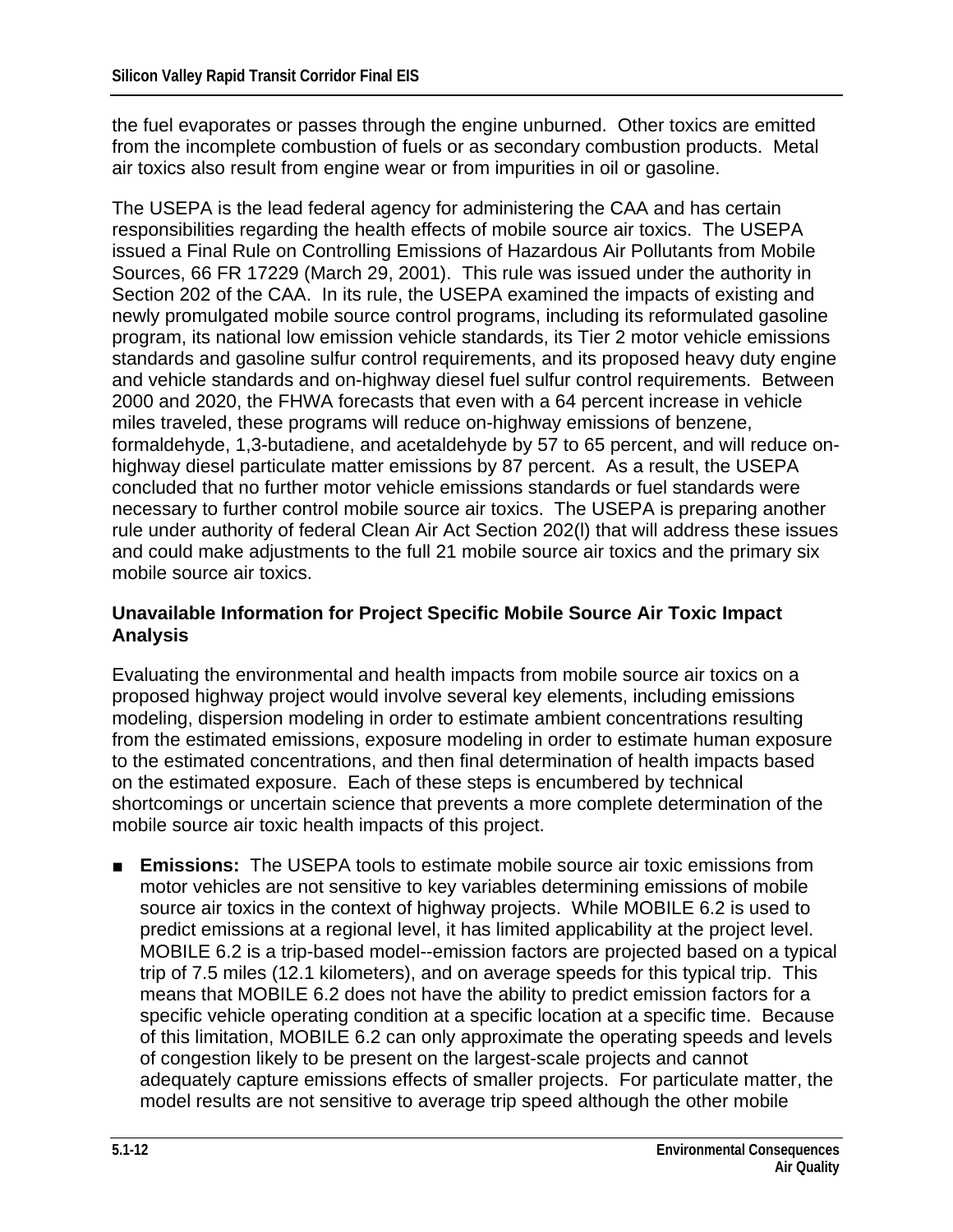source air toxic emission rates do change with changes in trip speed. Also, the emissions rates used in MOBILE 6.2 for both particulate matter and mobile source air toxics are based on a limited number of tests of mostly older-technology vehicles. Lastly, in its discussions of particulate matter under the conformity rule, the USEPA has identified problems with MOBILE 6.2 as an obstacle to quantitative analysis.

These deficiencies compromise the capability of MOBILE 6.2 to estimate mobile source air toxic emissions. MOBILE 6.2 is an adequate tool for projecting emissions trends and performing relative analyses between alternatives for very large projects, but it is not sensitive enough to capture the effects of travel changes tied to smaller projects or to predict emissions near specific roadside locations.

- **Dispersion:** The tools to predict how mobile source air toxics disperse are also limited. The USEPA's current regulatory models, CALINE3 and CAL3QHC, were developed and validated more than a decade ago for the purpose of predicting episodic concentrations of carbon monoxide to determine compliance with the NAAQS. The performance of dispersion models is more accurate for predicting maximum concentrations that can occur at some time at some location within a geographic area. This limitation makes it difficult to predict accurate exposure patterns at specific times at transportation project locations across an urban area to assess potential health risk. The National Cooperative Highway Research Program is conducting research on best practices in applying models and other technical methods in the analysis of mobile source air toxics. This work also will focus on identifying appropriate methods of documenting and communicating mobile source air toxic impacts in the National Environmental Policy Act (NEPA) process and to the general public. Along with these general limitations of dispersion models, the FHWA is also faced with a lack of monitoring data in most areas for use in establishing project-specific mobile source air toxic background concentrations.
- **Exposure Levels and Health Effects:** Finally, even if emission levels and concentrations of mobile source air toxics could be accurately predicted, shortcomings in current techniques for exposure assessment and risk analysis preclude us from reaching meaningful conclusions about project-specific health impacts. Exposure assessments are difficult because it is hard to accurately calculate annual concentrations of mobile source air toxics near roadways and to determine the portion of a year that people are actually exposed to those concentrations at a specific location. These difficulties are magnified for 70-year cancer assessments, particularly because unsupportable assumptions would have to be made regarding changes in travel patterns and vehicle technology (which affects emissions rates) over a 70-year period. There are also considerable uncertainties associated with the existing estimates of toxicity of the various mobile source air toxics because of factors such as low-dose extrapolation and translation of occupational exposure data to the general population. Consequently, any calculated difference in health impacts between alternatives is likely to be much smaller than the uncertainties associated with calculating the impacts. Therefore, the results of such assessments would not be useful to decision makers, who would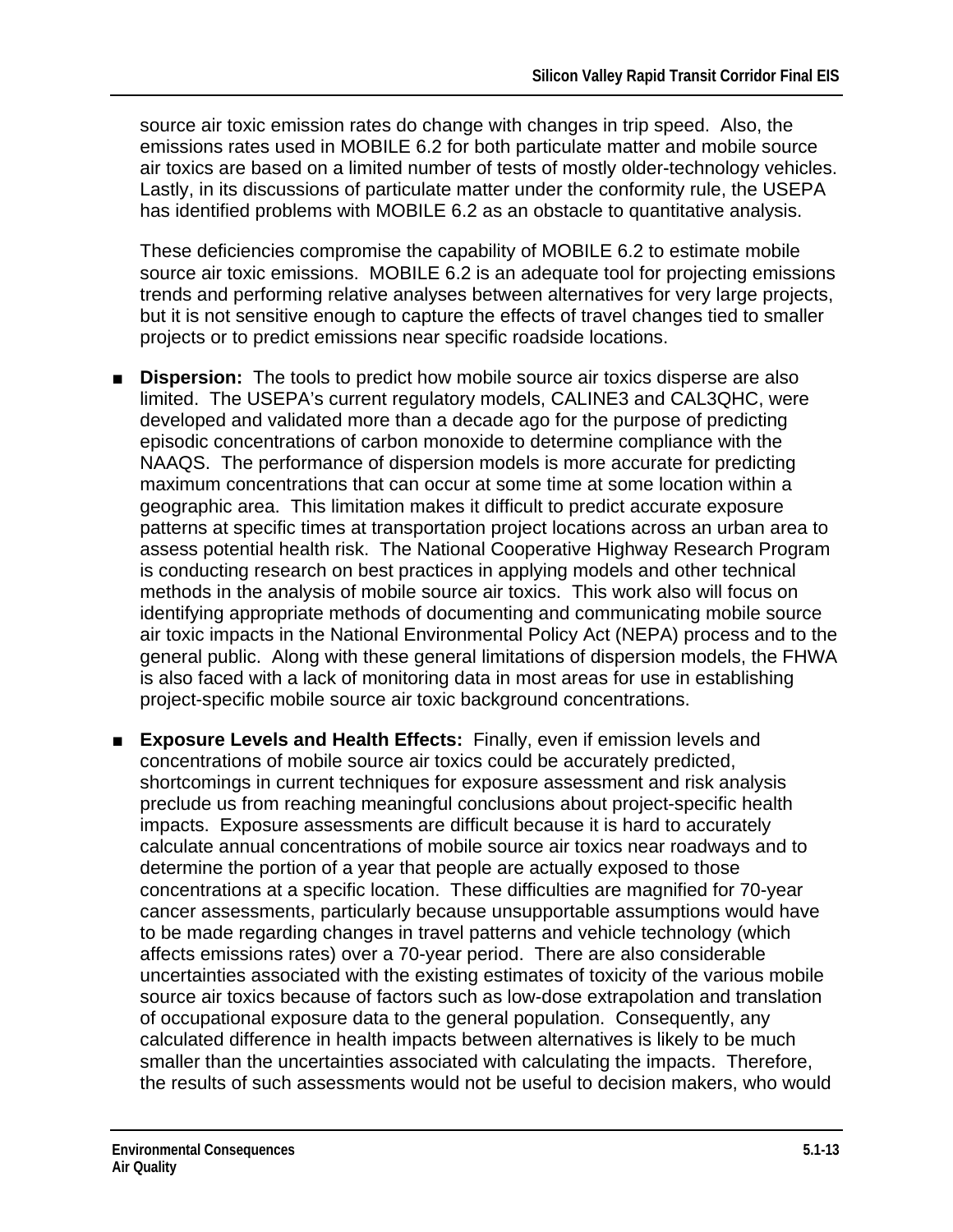need to weigh this information against other project effects that are better suited for quantitative analysis.

#### **Summary of Existing Credible Scientific Evidence Relevant to Evaluating the Impacts of Mobile Source Air Toxics**

Research into the health impacts of mobile source air toxics is ongoing. For different emission types, scientific studies show that mobile source air toxics are statistically associated with adverse health outcomes through epidemiological studies (frequently based on emissions levels found in occupational settings) or that animals demonstrate adverse health outcomes when exposed to large doses.

Exposure to toxics has been a focus of a number of USEPA efforts. Most notably, the USEPA conducted the National Air Toxics Assessment in 1996 to evaluate modeled estimates of human exposure applicable to the county level. While not intended for use as a measure of or benchmark for local exposure, the modeled estimates in the National Air Toxic Assessment database best illustrate the levels of various toxics when aggregated to a national or state level.

The USEPA is in the process of assessing the risks of various kinds of exposures to these pollutants. The USEPA Integrated Risk Information System is a database of human health effects that may result from exposure to various substances found in the environment. The Integrated Risk Information System database is located at http://www.epa.gov/iris. The following toxicity information for the six prioritized mobile source air toxics was taken from the Integrated Risk Information database Weight of Evidence Characterization summaries. This information is taken verbatim from the USEPA's Integrated Risk Information System database and represents the USEPA's most current evaluations of the potential hazards and toxicology of these chemicals or mixtures.

■ **Benzene** is characterized as a known human carcinogen.

The potential carcinogenicity of **acrolein** cannot be determined because the existing data are inadequate for an assessment of human carcinogenic potential for either the oral or inhalation route of exposure.

- **Formaldehyde** is a probable human carcinogen based on limited evidence in humans, and sufficient evidence in animals.
- **1,3-butadiene** is characterized as carcinogenic to humans by inhalation.
- **Acetaldehyde** is a probable human carcinogen based on increased incidence of nasal tumors in male and female rats and laryngeal tumors in male and female hamsters after inhalation exposure.
- **Diesel exhaust** is likely to be carcinogenic to humans by inhalation from environmental exposures. Diesel exhaust as reviewed in this document is the combination of diesel particulate matter and diesel exhaust organic gases.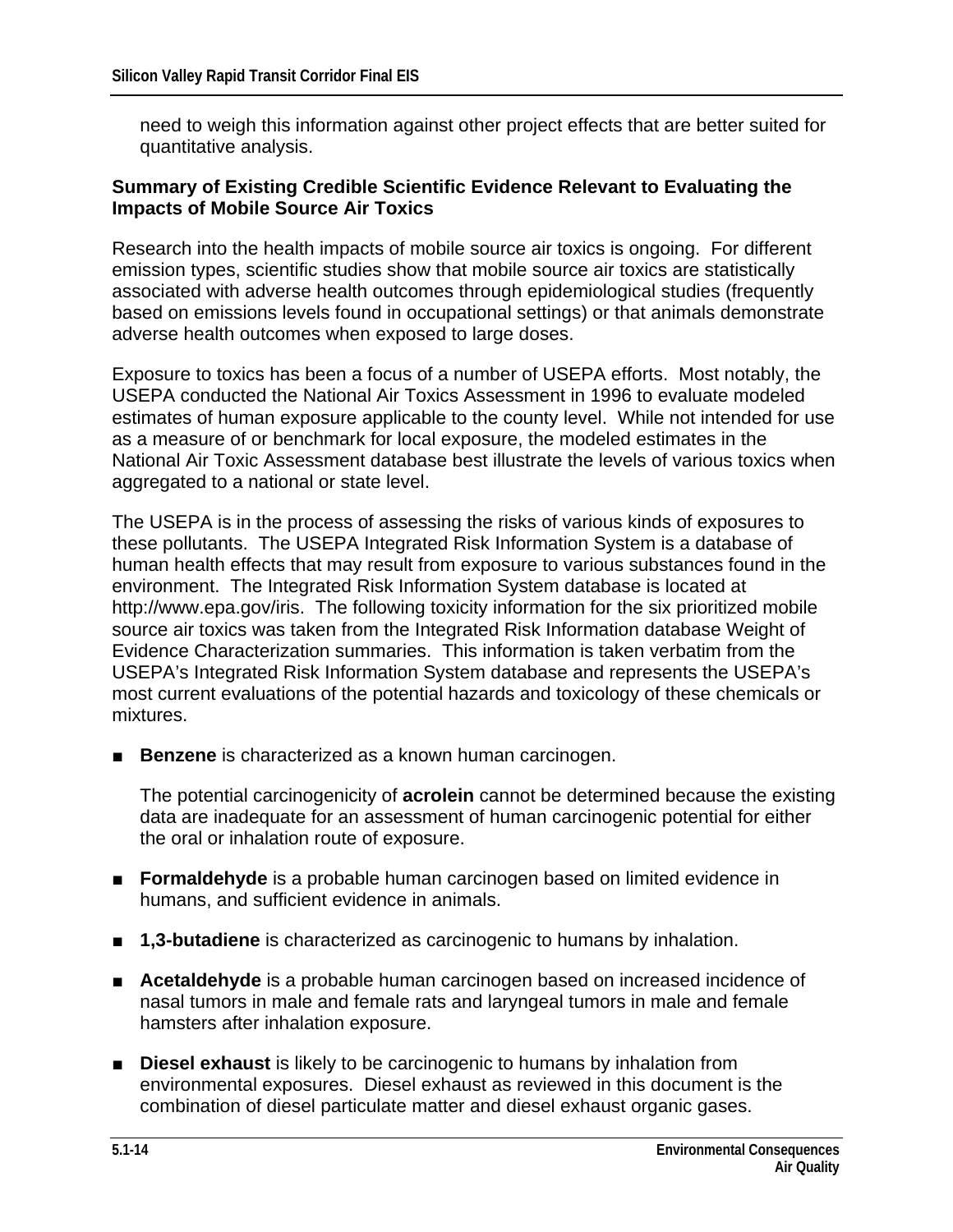■ **Diesel exhaust** also represents chronic respiratory effects, possibly the primary noncancer hazard from mobile source air toxics. Prolonged exposures may impair pulmonary function and could produce symptoms, such as cough, phlegm, and chronic bronchitis. Exposure relationships have not been developed from these studies.

There have been other studies that address mobile source air toxic health impacts in proximity to roadways. The Health Effects Institute, a non-profit organization funded by the USEPA, the FHWA, and industry, has undertaken a major series of studies to research near-roadway mobile source air toxic hot spots, the health implications of the entire mix of mobile source pollutants, and other topics. The final summary of the series is not expected for several years.

Some recent studies have reported that proximity to roadways is related to adverse health outcomes -- particularly respiratory problems.2 Much of this research is not specific to mobile source air toxics, instead surveying the full spectrum of both criteria and other pollutants. The FHWA cannot evaluate the validity of these studies, but more importantly, they do not provide information that would be useful to alleviate the uncertainties listed above and enable us to perform a more comprehensive evaluation of the health impacts specific to this project.

### **Evaluation of Impacts Based upon Qualitative Approach**

Because of the uncertainties outlined above, a quantitative assessment of the effects of air toxic emissions impacts on human health cannot be made at the project level. While available tools do allow us to reasonably predict relative emissions changes between alternatives for larger projects, the amount of mobile source air toxic emissions from the BEP and SVRTP alternatives and mobile source air toxic concentrations or exposures created by each of the alternatives cannot be predicted with enough accuracy to be useful in estimating health impacts (as noted above, the current emissions model is not capable of serving as a meaningful emissions analysis tool for smaller projects). Therefore, the relevance of the unavailable or incomplete information is that it is not possible to make a determination of whether any of the alternatives would have "adverse impacts on the human environment."

In this document, the FHWA has provided a qualitative analysis of mobile source air toxic emissions relative to the various alternatives and has acknowledged that the BEP and SVRTP alternatives may result in increased exposure to mobile source air toxic emissions in certain locations, although the concentrations and duration of exposures

 $\overline{a}$ 

<sup>&</sup>lt;sup>2</sup>South Coast Air Quality Management District, Multiple Air Toxic Exposure Study-II (2000); Highway Health Hazards, The Sierra Club (2004) summarizing 24 Studies on the relationship between health and air quality; National Environmental Policy Act's Uncertainty in the Federal Legal Scheme Controlling Air Pollution from Motor Vehicles, Environmental Law Institute, 35 ELR 10273 (2005) with health studies cited therein.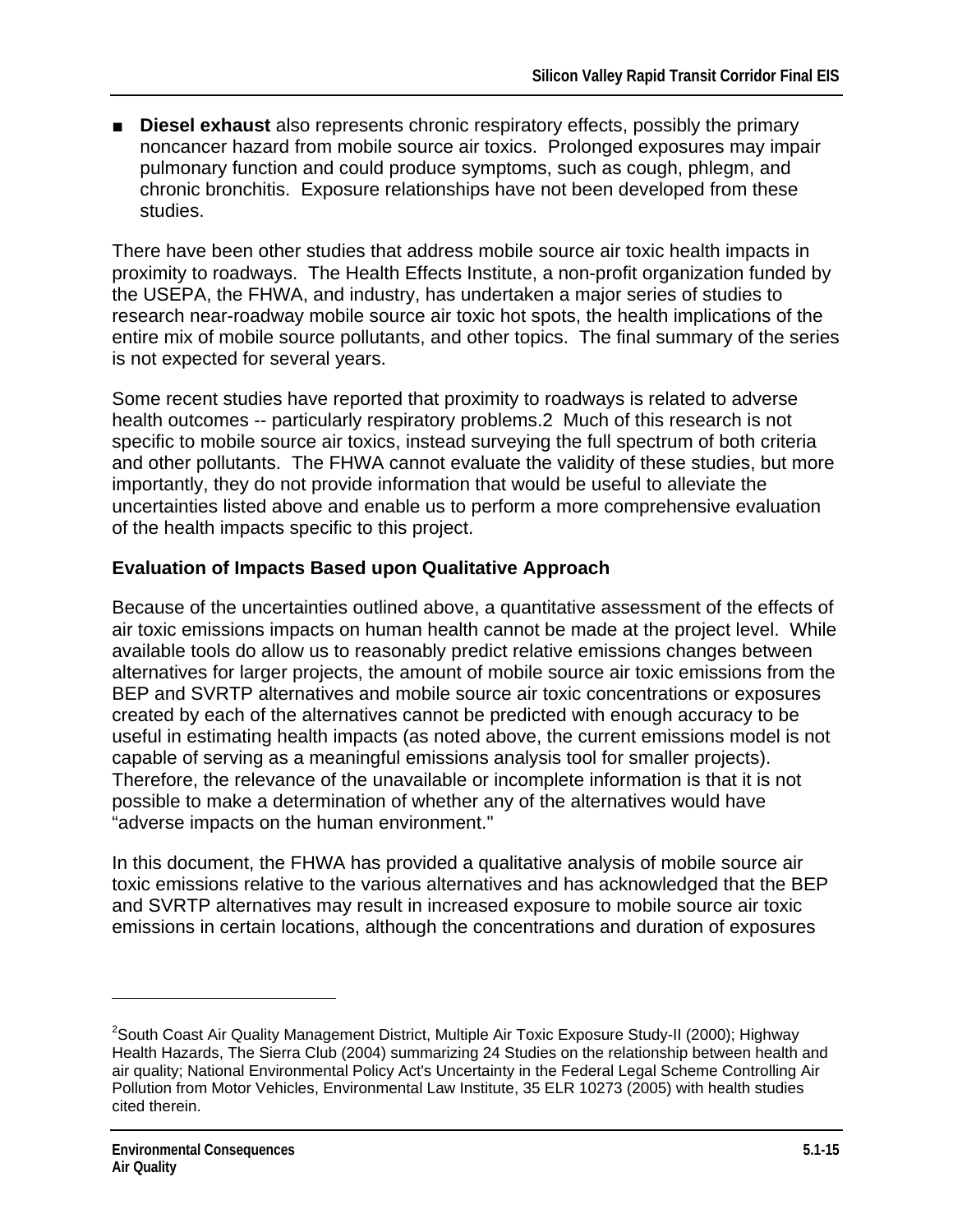are uncertain. Because of this uncertainty, the health effects from these emissions cannot be estimated.

As discussed above, technical shortcomings of emissions and dispersion models and uncertain science with respect to health effects prevent meaningful or reliable estimates of mobile source air toxic emissions and effects of this project. However, even though reliable methods do not exist to accurately estimate the health impacts of mobile source air toxic at the project level, it is possible to qualitatively assess the levels of future mobile source air toxic emissions under the project. Although a qualitative analysis cannot identify and measure health impacts from mobile source air toxics, it can give a basis for identifying and comparing the potential differences among mobile source air toxic emissions, if any, from the various alternatives. The qualitative assessment presented below is derived in part from a study conducted by the FHWA entitled *A Methodology for Evaluating Mobile Source Air Toxic Emissions Among Transportation Project Alternatives*, found at:

www.fhwa.dot.gov/environment/airtoxic/msatcompare/msatemissions.htm.

## **No Build Alternative**

The No Build Alternative consists of the existing transit and roadway networks and planned and programmed improvements in the SVRTC. Therefore, the No Build Alternative would include physical changes typically associated with transit and highway improvements and their related TAC effects that would be addressed in separate environmental documents. In addition, projects planned under the No Build Alternative would undergo separate environmental review to determine global warming effects to air quality.

#### **BEP Alternative**

The amount of mobile source air toxics emitted would be proportional to the vehicle miles traveled. The BEP Alternative would result in 0.13 percent less VMT than the No Build Alternative. There would be a corresponding decrease in MSAT emissions. Also, emissions would likely be lower than present levels in the design year as a result of USEPA's national control programs that are projected to reduce mobile source air toxic emissions by 57 to 87 percent between 2000 and 2020. Local conditions may differ from these national projections in terms of fleet mix and turnover, vehicle miles traveled growth rates, and local control measures. However, the magnitude of the USEPAprojected reductions is so great (even after accounting for vehicle miles traveled growth) that mobile source air toxic emissions in the SVRTC are likely to be lower in the future in nearly all cases. As such, the BEP Alternative would not result in an adverse TAC or MSAT effect. Therefore, no mitigation is necessary.

#### **SVRTP Alternative**

The amount of mobile source air toxics emitted would be proportional to the vehicle miles traveled. The SVRTP Alternative would result in 0.22 percent less VMT than the No Build Alternative. There would be a corresponding decrease in MSAT emissions.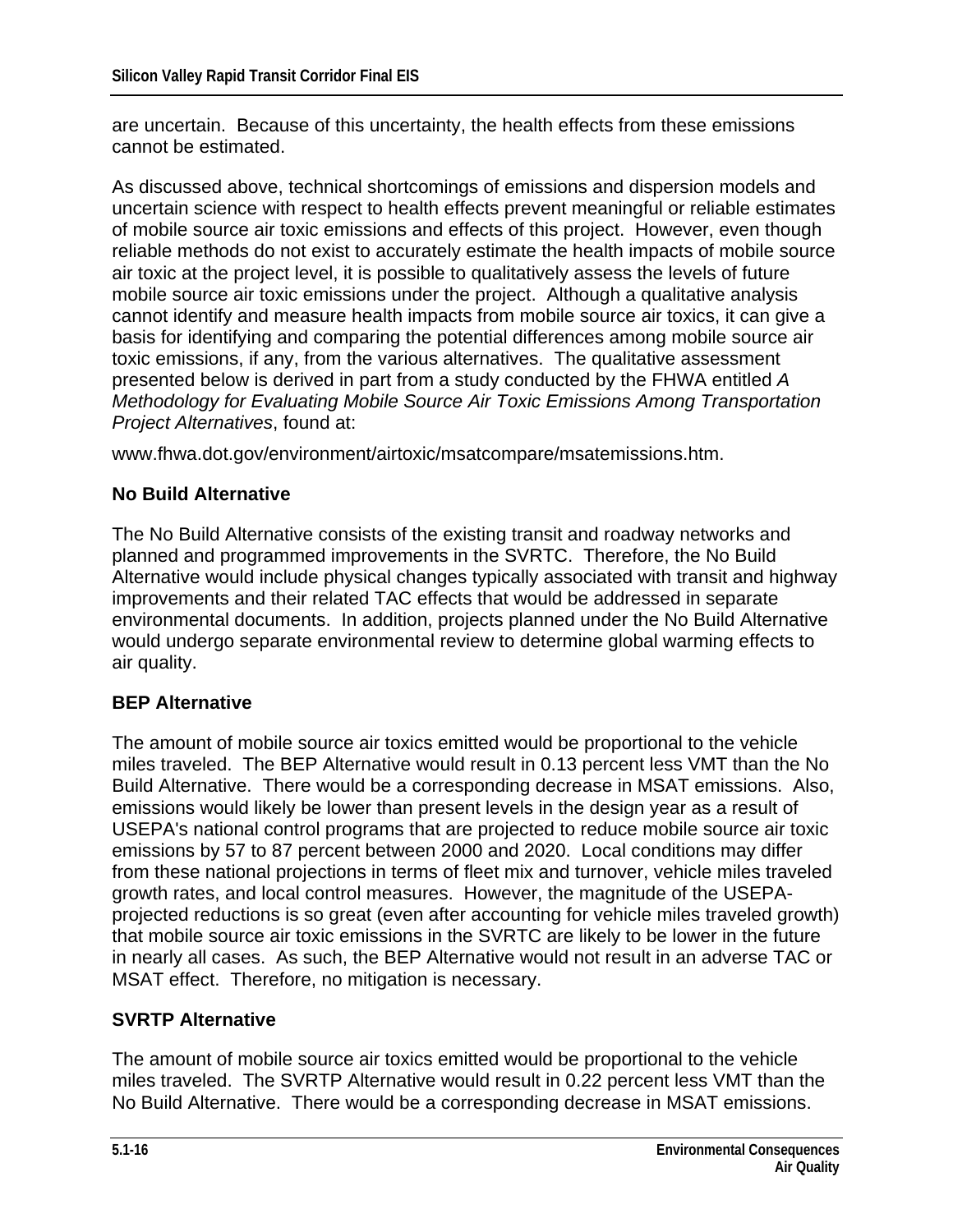Also, emissions would likely be lower than present levels in the design year as a result of USEPA's national control programs that are projected to reduce mobile source air toxic emissions by 57 to 87 percent between 2000 and 2020. Local conditions may differ from these national projections in terms of fleet mix and turnover, vehicle miles traveled growth rates, and local control measures. However, the magnitude of the USEPA-projected reductions is so great (even after accounting for vehicle miles traveled growth) that mobile source air toxic emissions in the SVRTC are likely to be lower in the future in nearly all cases. As such, the SVRTP Alternative would not result in an adverse TAC or MSAT effect. Therefore, no mitigation is necessary.

## **Global Climate Change**

### **No Build Alternative**

The No Build Alternative consists of the existing transit and roadway networks and planned and programmed improvements in the SVRTC. Therefore, the No Build Alternative would include physical changes typically associated with transit and highway improvements and their related global warming effects that would be addressed in separate environmental documents.

## **BEP Alternative**

As shown in Table 5.1-10, the BEP Alternative would decrease GHG emissions compared to No Build Alternative conditions by 4,138 tons per year. This decrease is due to 0.11 percent less VMT when compared to baseline conditions. The BEP Alternative would result in less GHG emissions than baseline conditions and, as such, would result in a beneficial global warming effect. Therefore, no mitigation is necessary.

| <b>Scenario</b>          | <b>Carbon Dioxide Equivalent (Tons Per Year)</b> |
|--------------------------|--------------------------------------------------|
| No Build Alternative     | 28.414.800                                       |
| <b>BEP Alternative</b>   | 28,410,662                                       |
| <b>SVRTP Alternative</b> | 28,398,647                                       |

#### **Table 5.1-10: Estimated GHG Emissions (2030)**

Source: Terry A. Hayes Associates LLC, 2008.

# **SVRTP Alternative**

As shown in Table 5.1-10, the SVRTP Alternative would decrease GHG emissions compared to No Build Alternative conditions by 16,153 tons per year. This decrease is due to 0.22 percent less VMT when compared to baseline conditions. The SVRTP Alternative would result in less GHG emissions than baseline conditions and, as such, would result in a beneficial global warming effect. Therefore, no mitigation is necessary.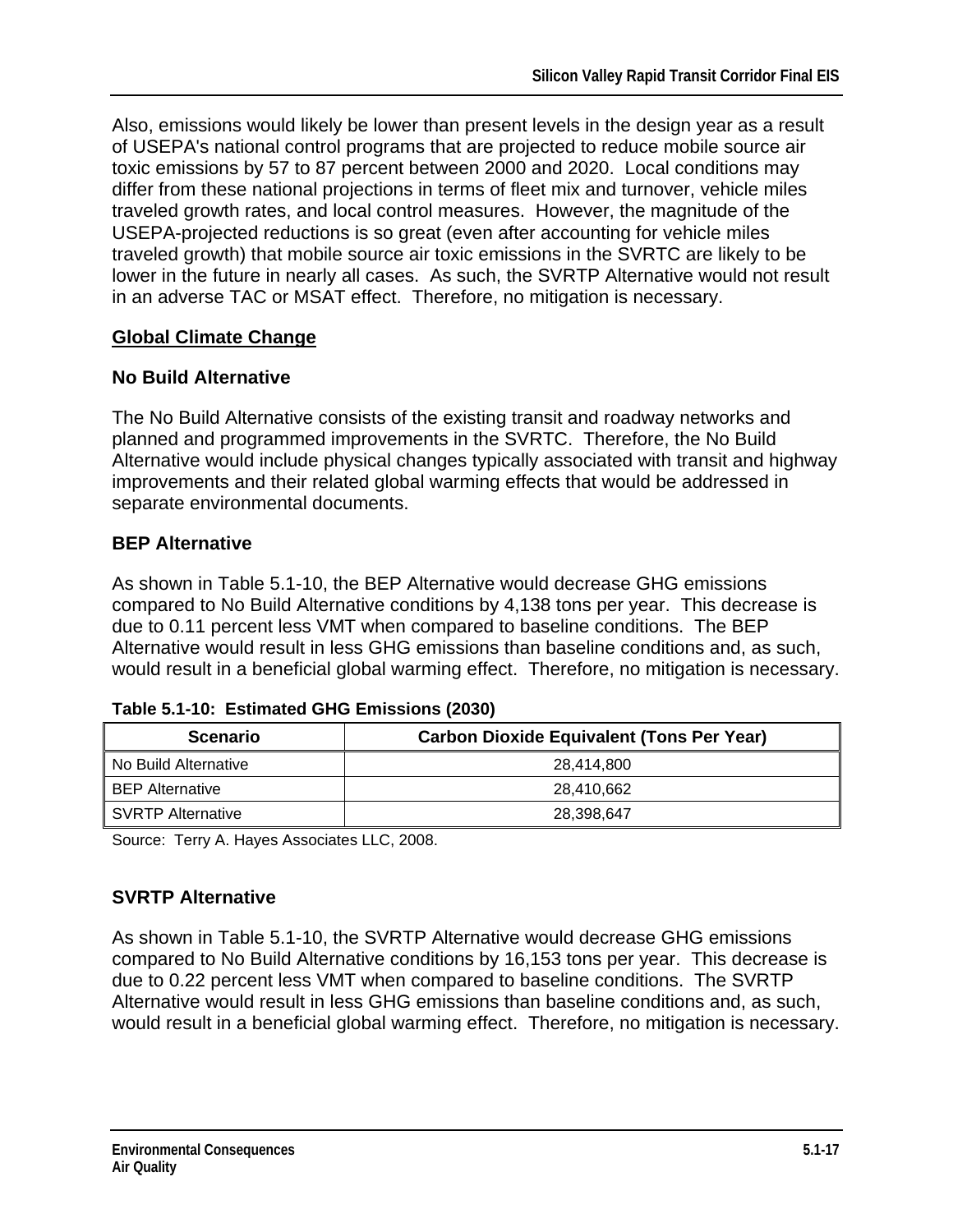#### **Compliance with Transportation Conformity Guidelines**

#### **No Build Alternative**

The No Build Alternative consists of the existing transit and roadway networks and planned and programmed improvements in the SVRTC. Therefore, the No Build Alternative would include physical changes typically associated with transit and highway improvements and their related air quality effects that would be addressed in separate environmental documents. In addition, projects planned under the No Build Alternative would undergo separate environmental review to determine global warming effects to air quality. If a federal action is involved, the planned and programmed improvements would need to demonstrate compliance with transportation conformity guidelines.

#### **BEP Alternative**

Since the BEP Alternative is essentially a shorter segment, refer to the SVRTP Alternative transportation conformity discussion that follows.

#### **SVRTP Alternative**

The Transportation 2035 Plan (T2035) was found to conform to the State Implementation Plan by the Metropolitan Transportation Commission (MTC) on April 22, 2009. The United States Department of Transportation (US DOT) adopted the air quality conformity finding on May 29, 2009. All elements of the project, including the BEP and SVRTP Alternatives are included in the fiscally constrained T2035 program. The fiscally constrained T2035 program is the part of the Regional Transportation Plan (RTP) for which conformity was determined.

The USEPA has published guidance for completing PM2.5 and PM10 hotspot analyses as it relates to transportation conformity (USEPA, 2006). $^3$  The guidance relates to projects that have been identified as potentially resulting in increased diesel emissions. These projects are typically new or expanded highway projects that have a significant number of diesel vehicles, projects that affect congested intersections by adding a significant number of diesel vehicles, and new or expanded bus and rail terminals that have a significant number of diesel vehicles congregating at a single location. As shown in Table 5.1-2, the SVRTP Alternative would result in less PM2.5 and PM10 emissions when compared to the No Build Alternative. The SVRTP Alternative would be beneficial to regional PM emissions. As such, PM2.5 or PM10 hotspot analyses are not required.

 $\overline{a}$ 

<sup>3</sup> USEPA, Transportation Conformity Guidance for Qualitative Hot-spot Analyses in PM2.5 and PM10 Nonattainment and Maintenance Areas, March 2006.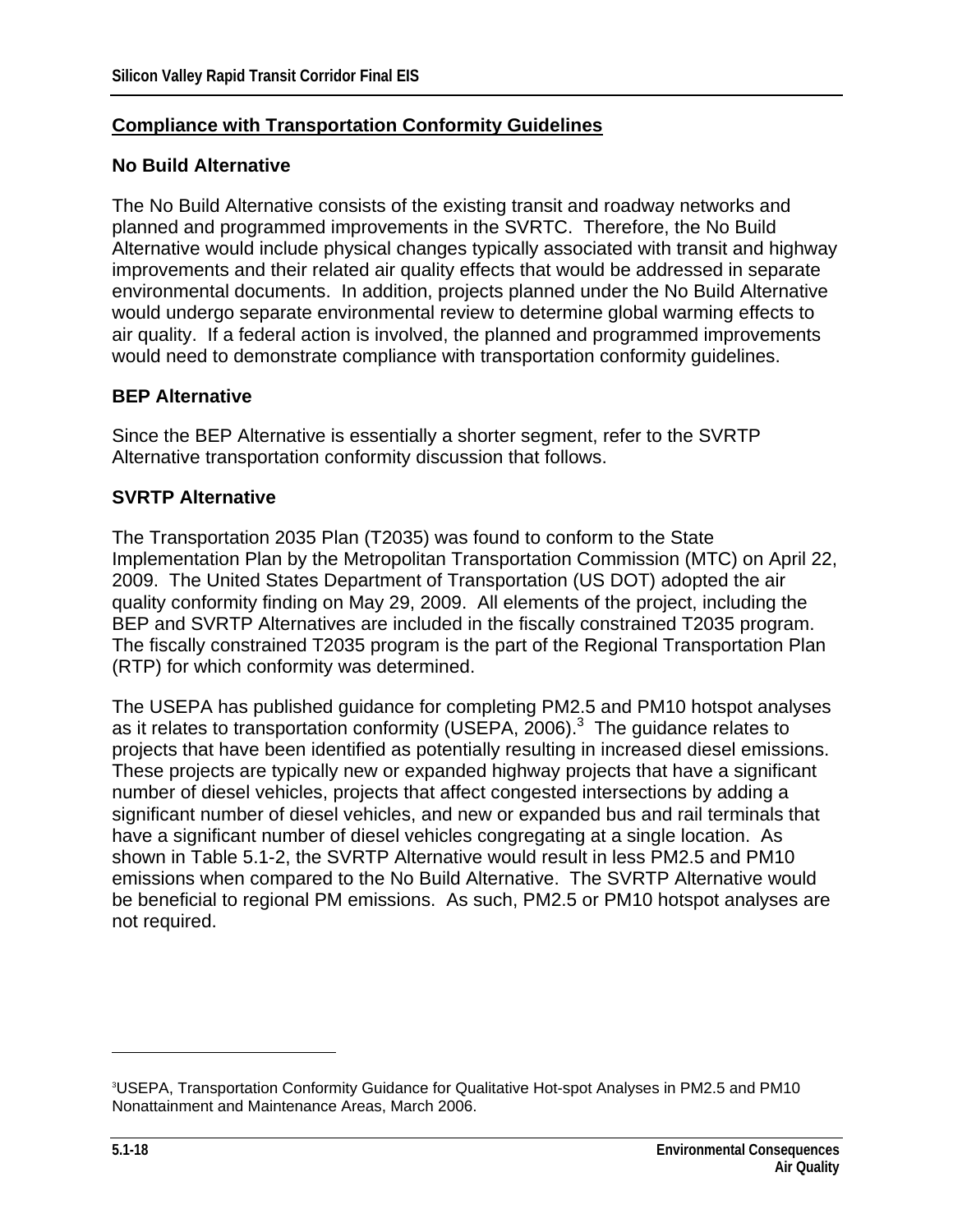# **5.1.3 CUMULATIVE IMPACTS**

## **No Build Alternative**

The No Build Alternative consists of the existing transit and roadway networks and planned and programmed improvements in the SVRTC. Therefore, the No Build Alternative would include physical changes typically associated with transit and highway improvements and their related air quality effects that would be addressed in separate environmental documents. In addition, projects planned under the No Build Alternative would undergo separate environmental review to determine cumulative effects.

## **BEP Alternative**

According to the BAAQMD, the BEP Alternative would result in a cumulative effect if the operational significance thresholds presented in Table 5.1-1 were exceeded or if it was not consistent with BAAQMD air quality plans. As presented in Table 5.1-2, the BEP Alternative would not exceed the BAAQMD operational significance thresholds. In addition, the BEP Alternative would reduce regional VMT by 0.11 percent from the No Build Alternative. As such, the BEP Alternative would not result in an adverse cumulative effect.

## **SVRTP Alternative**

According to the BAAQMD, the SVRTP Alternative would result in a cumulative effect if the operational significance thresholds presented in Table 5.1-1 were exceeded or if it was not consistent with BAAQMD air quality plans. As presented in Table 5.1-2, the SVRTP Alternative would not exceed the BAAQMD operational significance thresholds. In addition, the SVRTP Alternative would reduce regional VMT by 0.22 percent from the No Build Alternative. As such, the SVRTP Alternative would not result in an adverse cumulative effect.